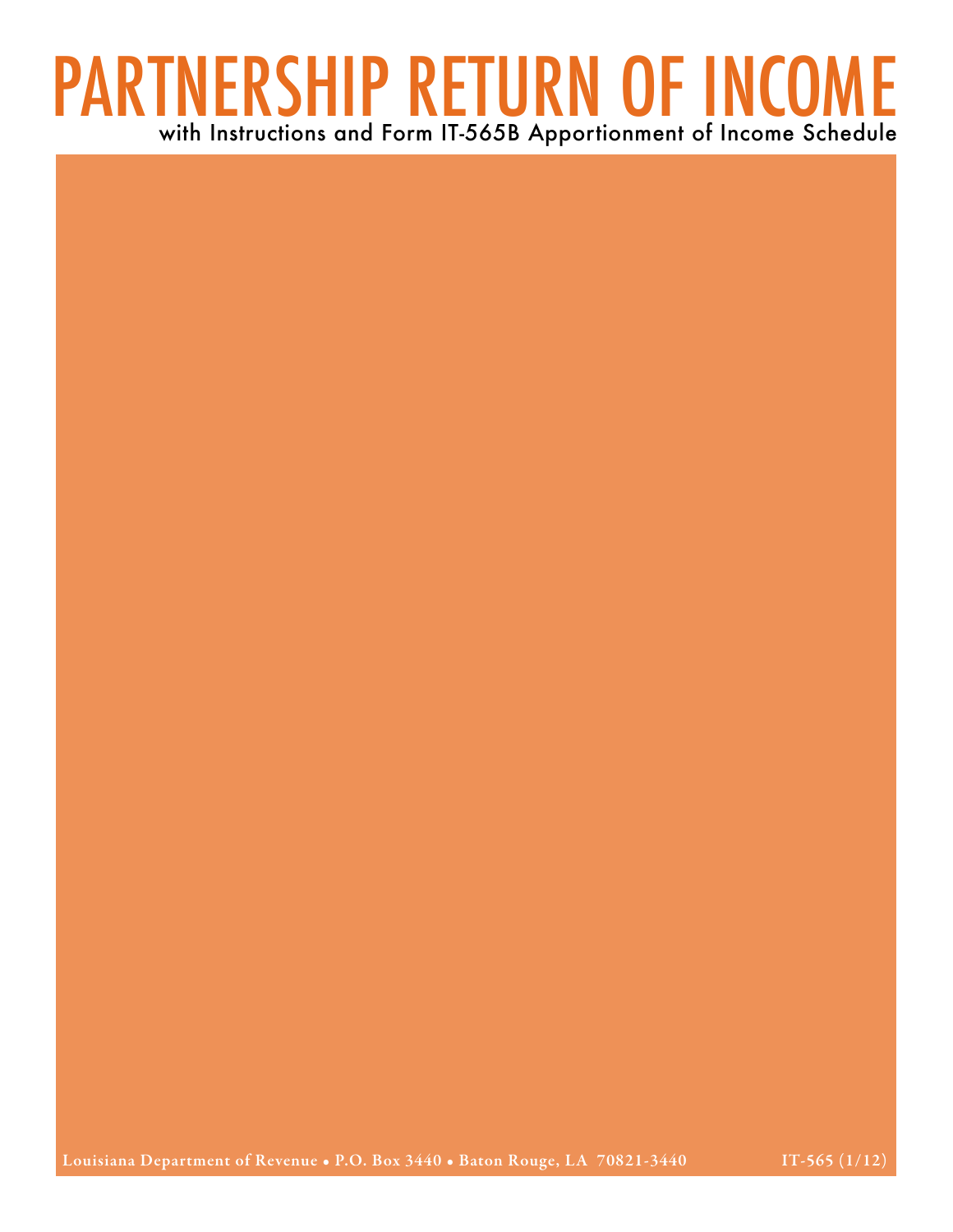

# **Instructions for Completing Form IT-565 Partnership Return of Income**

Louisiana Department of Revenue P. O. Box 3440 Baton Rouge, LA 70821-3440

# **Partnerships not required to file a return**

A partnership return is not required if all partners are natural persons who are residents of Louisiana (R.S. 47:201).

# **Partnerships that must file a return**

Any partnership doing business in Louisiana or deriving any income from sources therein, regardless of the amount and regardless of the residence of the partners, must file a return of income on Form IT-565 if any partner is a nonresident of Louisiana or if any partner is not a natural person. If the partnership has income that is derived from sources partly within and partly outside of Louisiana, Form IT-565B must be filed with Form IT-565. The term "partnership" includes syndicates, groups, pools, joint ventures, or other unincorporated organizations, through or by means of which any business, financial operation, or venture is carried on, and that are not trusts, estates, or corporations within the meaning of the Louisiana Income Tax Law.

# **Income tax returns of partners**

Each partner that is a natural person must include on his individual return, his distributive share, whether or not such share is distributed to or withdrawn by the partner, the net income of the partnership during the partnership's accounting period (whether fiscal or calendar year), that ended during his taxable year (whether fiscal or calendar year). Form IT-540 is for resident individuals. A nonresident member of a partnership who does not have a valid agreement on file with LDR must be included in a Composite Partnership Return (Form R-6922). Nonresident partners who have a valid agreement or who have other income derived from Louisiana sources, must include all income derived from Louisiana sources on Form IT-540B.

Individuals should use the information reported on the federal partnership return instead of the amounts shown in the partners' allocation schedule. Corporations should refer to LRS-47:287.93(A)(5).

# **When and where the return must be filed**

Returns for a calendar year must be filed with the Department of Revenue, Box 3440, Baton Rouge, LA 70821-3440, on or before May 15 of the year following the close of the calendar year. Returns for fiscal years must be filed on or before the 15th day of the fifth month after the close of the fiscal period.

# **Period to be covered by return**

The return must be filed for a calendar year, or for a fiscal year of 12 months, ending on the last day of any month other than December, or for an annual period of 52/53 weeks, if records are kept on this basis. You must clearly indicate the beginning and ending dates being covered at the top of the return. The accounting period established on the first return must be adhered to for subsequent years under Louisiana Income Tax Law, unless permission to make a change is received from the Secretary of Revenue.

A change by any partnership from one taxable year to another, or the adoption by a new partnership for an initial taxable year, must meet the provisions of R.S.  $47:206(B)(1)$ . A change by a principal partner from one taxable year to another must meet the provisions of R.S. 47:206(B)

(2). A principal partner is one who has an interest of five percent or more in the partnership profits or capital.

# **Accrued or received income**

If records are kept on an accrual basis, report all income accrued, even though it has not been actually received or entered in the records, and report all expenses incurred, not just expenses paid.

If records do not show income accrued and expenses incurred, report all income received or constructively received, such as bank interest credited to your account and expenses paid.

## **Penalties**

The penalty for willfully making a false or fraudulent return or for willful failure to make and file the return on time shall not be more than \$1,000, or imprisonment for not more than one year, or both, and shall include the costs of prosecution.

## **Income items exempt from tax**

The following are some types of income that are exempt from Louisiana income tax and should not be included in gross income:

- (a) Amounts received under a life insurance contract paid by reason of the death of the insured and paid at the death of the insured. For treatment of amounts paid at a date later than death, see R.S. 47:43(D).
- (b) That portion of an annuity that represents a return of the taxpayer's investment. (See R.S. 47:44.)
- (c) Gifts (not received as a consideration for services rendered) and money and property acquired by bequest, devise, or inheritance. However, the income derived from such property is taxable.
- (d) Interest on obligations of the United States Government and/or its instrumentalities.
- (e) Interest on obligations of the State of Louisiana and its political or municipal subdivisions to the extent as is now exempt by law.

List in Schedule K all items of income reported on your Federal return, but not on your Louisiana return.

## **Information at the source**

Any person, firm, partnership, trust, corporation, or organization making payments totaling \$1,000 or more during any calendar year for lease bonuses, delay rentals, and/or royalties respecting mineral leases affecting lands located in Louisiana and rentals paid with respect to real property located in Louisiana to a nonresident individual or a firm, partnership, trust, corporation, or organization not located in Louisiana shall file an information return with the Secretary of Revenue on or before June 1 of the following year for each such payee. The return shall include the name, address, Federal Employer Identification Number, and/or Social Security Number of both the payor and payee. There shall also be included the amount and description of payments to each such payee. The Federal Information Return Form (Form 1099)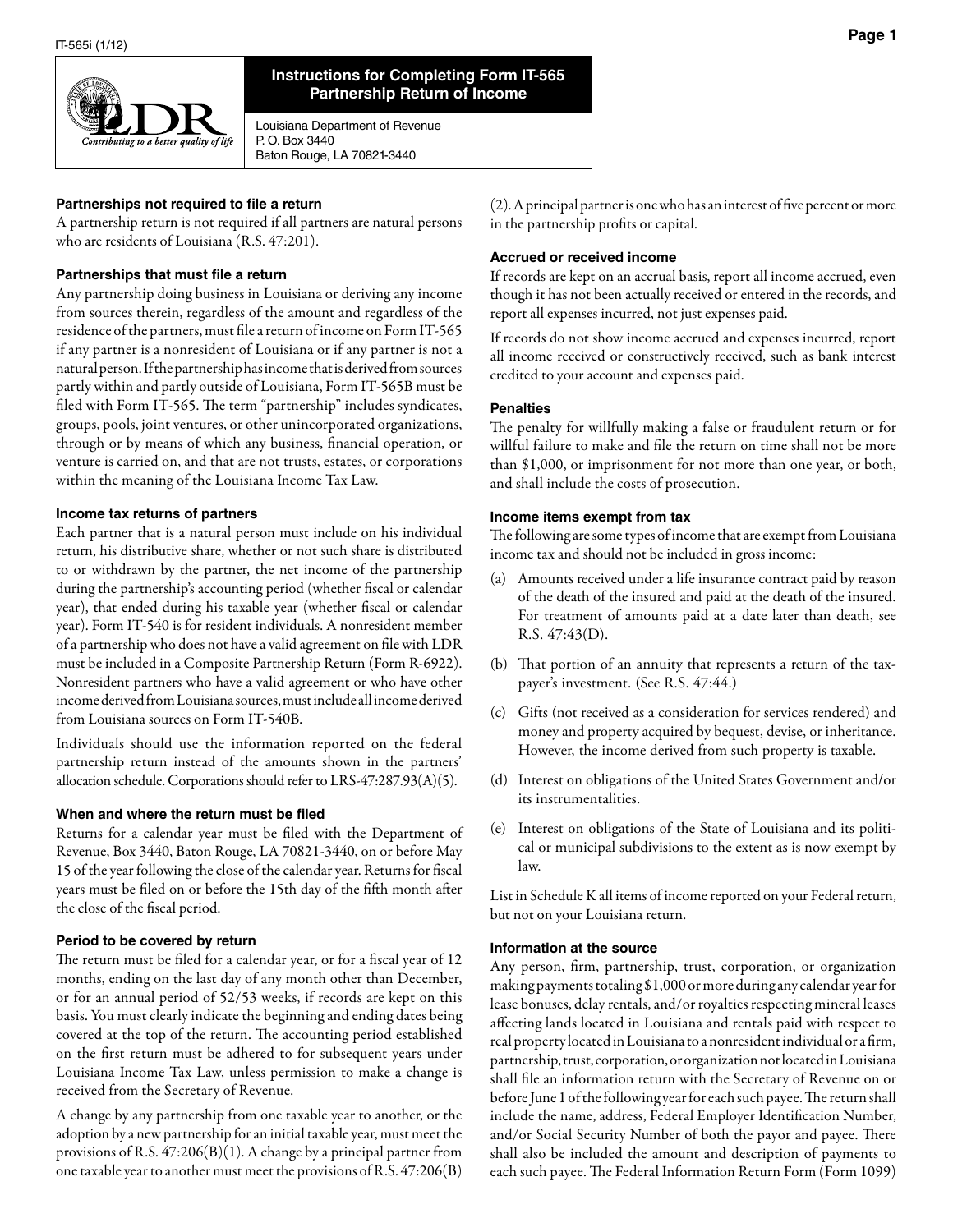for reporting such payments may be used for reporting the required information. Federal Form 1099 shall be accompanied by Federal Form 1096 furnishing the payor's name, address, Federal Employer Identification Number, and/or Social Security Number and the number of Forms 1099 enclosed. Informational returns reporting other items of income that would normally appear on Federal Form 1099 are required only upon the specific request of the Secretary of Revenue.

# **Gross income and deductions**

- Line 1 Gross Sales Print the gross sales, less goods returned, and any allowance or discounts from the sale price if engaged in business where inventories are an income-determining factor.
- Line 2 Cost of Goods Sold Print the cost of goods sold as determined on Schedule A on Page 2 of the return.

If the production, purchase, or sale of merchandise is an income-producing factor in the trade or business, inventories of the merchandise on hand should be taken at the beginning and end of the taxable year. The inventories may be valued using either the cost method, or the lower of cost or market method. If the inventories reported do not agree with the inventories in the records, attach a statement explaining how the difference occurred.

Line 3 Gross Profit from Sales — Print on Line 3 the gross profit, that is obtained by deducting Line 2, the cost of goods sold as extended, from Line 1, the gross sales.

> If the installment method is used, attach a schedule to the return showing the following information separately for the current year and each of the three preceding years: (a) Gross sales; (b) Cost of goods sold; (c) Gross profits; (d) Percentage of profits to gross sales; (e) Amount collected; and,  $(f)$  Gross profit on amount collected. Print on Line 3 the gross profit on collections made during the current year. [See R.S.  $47:94(A).$ ]

- Line 4 Income (or loss) from Other Partnerships, Syndicates, etc. Print the partnership's distributive share (whether or not distributed) of the profits of another partnership's capital gains or losses. If the distributive share is a loss, the loss is limited to the amount of the adjusted basis of such partner's interest in the other partnership at the end of the partnership year in which such loss occurred. If the taxable year of the return filed does not coincide with the tax year of the other partnership, include the distributive share of the net profits (or losses) from the other partnership in the tax year in which the other partnership's tax year ends.
- Line 5 Dividends Print on Line 5 all dividends (except certain stock dividends) received from any corporation, regardless of whether or not the corporation has paid any income tax to Louisiana.
- Line 6 Interest Print on Line 6 all interest received or credited to the partnership during the taxable period on bank deposits, notes, mortgages, corporation bonds, and bonds of states, cities, and other political subdivisions. Do not include bonds issued under authority granted by Acts of the Louisiana Legislature, if such Acts provide that the interest on such bonds shall be exempt from taxation.
- Line 7 Rents and Royalties Print on Line 7 the net income (or loss) as reported on Schedule B.
- Line 8 Net Farm Profit (or Loss) Print the net profit (or loss) from farming. Attach schedule explaining determination of profit or loss.
- Line 9 Profit or Loss from the Sale of Capital Assets such as Stocks, Bonds, Real Estate, etc. — Print the profit from the sale of property, including property situated outside of Louisiana, as reported on Schedule D of the return.

Describe the property briefly using Schedule D; give location, and state the actual consideration of price received, or the fair market value of the property received in exchange. Expenses connected with the sale, such as commissions paid agents, may be deducted in computing the amount received.

If a gain or a loss is computed on the sale of property acquired before January 1, 1934, both the cost and the acquired value must be shown with information as to how the January 1, 1934, value was determined, as provided by R.S. 47:155. If the amount shown as cost is other than actual cash cost of the property sold, full details must be furnished regarding the acquisition of the property.

Enter as depreciation, the amount of exhaustion, wear and tear, obsolescence, or depletion that has been allowed (but not less than the amount allowable) in respect to such property since date of acquisition, or since January 1, 1934, if the property was acquired before that date. In addition, if the property was acquired before January 1, 1934, and if the cost of such property is greater than its fair market value as of that date, the cost shall be reduced by the depreciation actually sustained before that date. [See R.S.  $47:156(A).$ ]

Subsequent improvements include expenditures for additions, improvements, and repairs made to restore the property or prolong its useful life. Do not include ordinary repairs, interest, or taxes in computing gain or loss.

No loss shall be recognized in any sale or other disposition of shares of stock or securities where the partnership has acquired, or contracted to acquire, substantially identical stock or securities within 30 days before or after the date of such sale, unless the partnership is a dealer in stock or securities in the ordinary course of business.

Deduction for losses from sales or exchanges of capital assets are allowed only to the extent of the gains from such sales or exchanges. (See R.S. 47:72.)

- Line 10 Profit or Loss from Sale of Property Other Than Capital Assets — Print the profit or loss from the sales or exchanges of property other than capital assets reported on Schedule E of the return, and furnish the information required by the Line 9 instructions.
- Line 11 Other Income Print any other taxable income and explain its nature on an attached schedule, except items requiring separate computation that are required to be reported on Schedule J. Include taxable income from annuities and insurance proceeds.
- Line 12 Total Income Add the amounts on Lines 3 through 11 and print that amount on Line 12.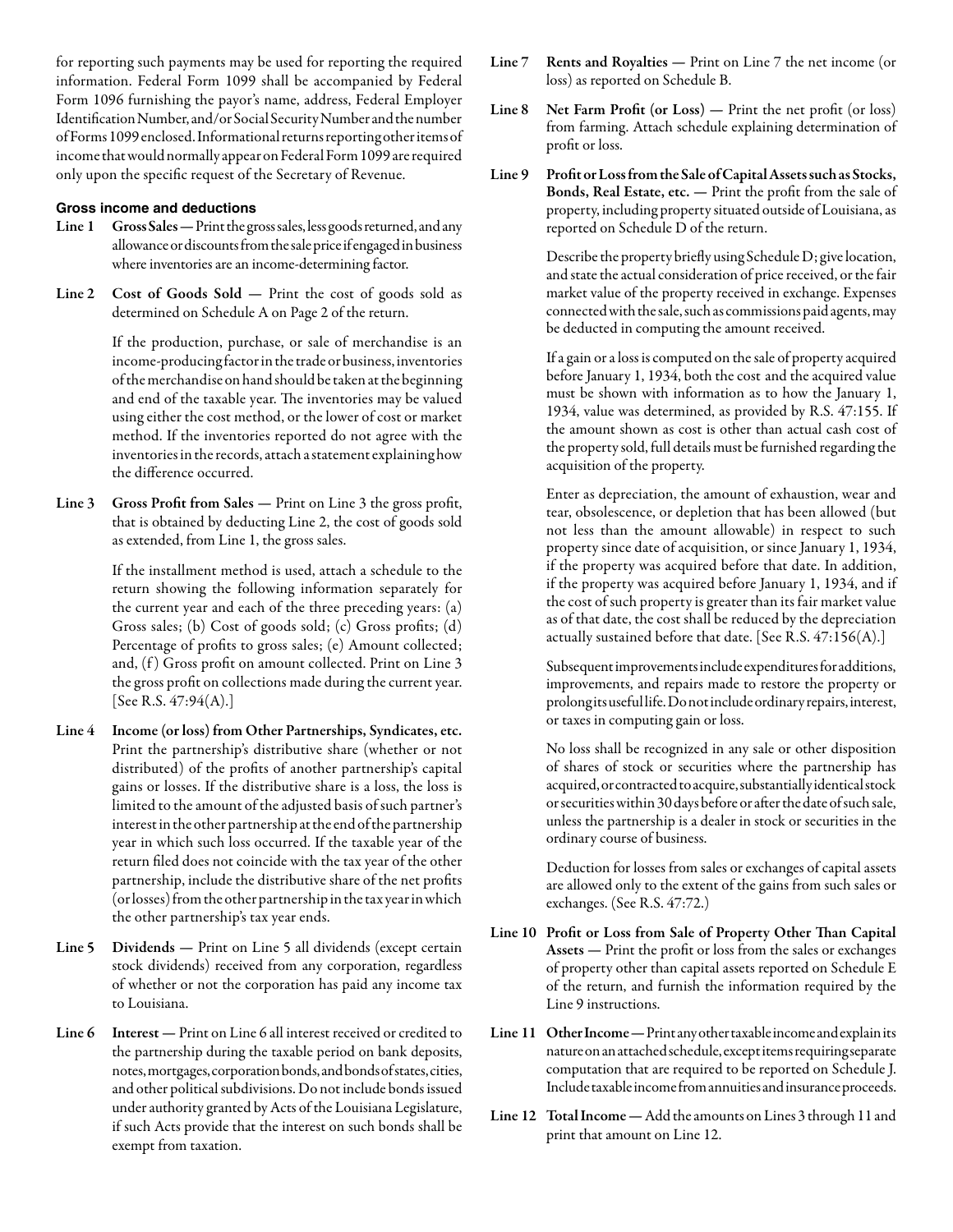# **Deductions**

- Line 13 Salaries and Wages Print all salaries and wages not included as a deduction on Line 3 of Schedule A, except salaries to partners.
- Line 14 Payments to Partners Salaries and Interest (Guaranteed Payments) — Print the deduction taken for payments to a partner for services or the use of capital where such payments are determined without regard to the income of the partnership. Do not include distributive share of partnership profits. Allocate these profits to the appropriate partners in Column 4, Partners' Allocations, Page 1.
- Line 15 Rent Print the amount of rent paid on business property used in a trade or business activity. Do not deduct rent for a dwelling occupied by any partner for personal use.
- Line 16 Interest Print the amount of interest paid for business indebtedness. Amounts paid by a partnership to a partner for the use of capital should be printed on Line 14. Amounts paid as interest by a partnership to a partner as a result of a transaction wherein the partner acts in a capacity other than as a partner should be printed on this line. Do not include interest incurred to purchase or carry obligations producing tax exempt interest. The limitations on deductions for unpaid interest are set forth in R.S. 47:75. Show details on Schedule C.
- Line 17 Taxes Print the amount of taxes paid or accrued during the taxable year. Do not include Louisiana income taxes, taxes assessed against local benefits that increase the value of the property assessed, or taxes not imposed upon the taxpayer (R.S. 47:55). Show details on Schedule C.
- Line 18 Losses by Fire, Storm, Shipwreck, or Other Casualty, or Theft — Print the amount of losses sustained during the year, if arising by fire, storm, shipwreck, or other casualty, or from theft, and not compensated for by insurance or otherwise, nor reflected in cost of goods sold. [See R.S. 47:60(3).] Theft losses can be deducted only in the year in which the partnership discovers the loss. Attach a statement setting forth a description of the property, date acquired, cost, subsequent improvements, depreciation allowed or allowable since acquisition, insurance, salvage value, and deductible loss claimed.
- Line 19 Bad Debts Print the amount of debts that became bad during the year. Bad debts may be deducted either (1) when they become wholly or partially worthless; or, (2) by a reasonable addition to a reserve for bad debts. No change of method is allowed without permission of the Secretary of Revenue.
- Line 20 Repairs Print the cost of incidental repairs, including labor, supplies, and other items, that do not add to the value or appreciably prolong the life of the property repaired. Expenditures for new buildings, machinery, equipment, or for permanent improvements or betterments that increase the value of the property are chargeable to capital accounts. Expenditures for restoring or replacing property are not deductible, since such expenditures are chargeable to capital accounts or to depreciation reserves.
- Line 21 Depreciation Deduction Print the amount of depreciation computed on Schedule G. A reasonable allowance for the

exhaustion, wear and tear, and obsolescence of property used in the trade or business or of property held by the taxpayer for the production of income shall be allowed as a depreciation deduction. The allowance does not apply to inventories or stock-in-trade, or to land apart from the improvements or physical development added to it.

The useful life of an asset can be measured in units of production, but the ordinary practice is to measure useful life in years. Business experience, engineering information, and other relevant factors provide a reasonable basis for estimating the useful life of property. The cost (or other basis) to be recovered should be charged off over the expected useful life of the property.

The Department of Revenue will permit the use of estimated lives allowable for federal income tax purposes. The deduction of "bonus" or "first-year" depreciation is allowable.

There are special rules for new assets acquired after December 31, 1953. The cost or other basis of an asset acquired after December 31, 1953, may be depreciated under methods proper in the past; or it may be depreciated under any of the following methods, provided (1) that the asset is tangible; (2) that it has an estimated useful life of three years or more; and, (3) that the original use of the asset commenced with the taxpayer and commenced after December 31, 1953.

If an asset is constructed, reconstructed, or erected by the taxpayer so that much of the basis of the asset is computed in accordance with  $47:65(F)(2)$ , and is attributable to construction, reconstruction, or erection after December 31, 1953, the asset may be depreciated under any of the following methods, provided that the asset is tangible and has an estimated useful life of three years or more:

- (1) Declining balance method This method may be used with a rate not in excess of twice the applicable straightline rate.
- (2) Sum of the years-digit method Under this method, annual allowances for depreciation are computed by applying changing fractions to the taxpayer's cost or other basis of property (reduced by estimated salvage value). The deduction for each year is computed by multiplying the cost or other basis of the asset (reduced by estimated salvage value) by the number of years of useful life remaining (including the year for which the deduction is computed) and dividing the product by the sum of all the digits corresponding to the years of the estimated useful life of the assets.
- (3) Other methods A taxpayer may use any consistent method that does not result in accumulated allowances at the end of the year greater than the total of the accumulated allowances that would have resulted from the use of the declining method. This limitation applies only during the first two-thirds of the useful life of the property.

If a deduction is claimed for depreciation, Schedule G must be completed. When obsolescence is included, state separately the amount claimed and the basis upon which it is computed.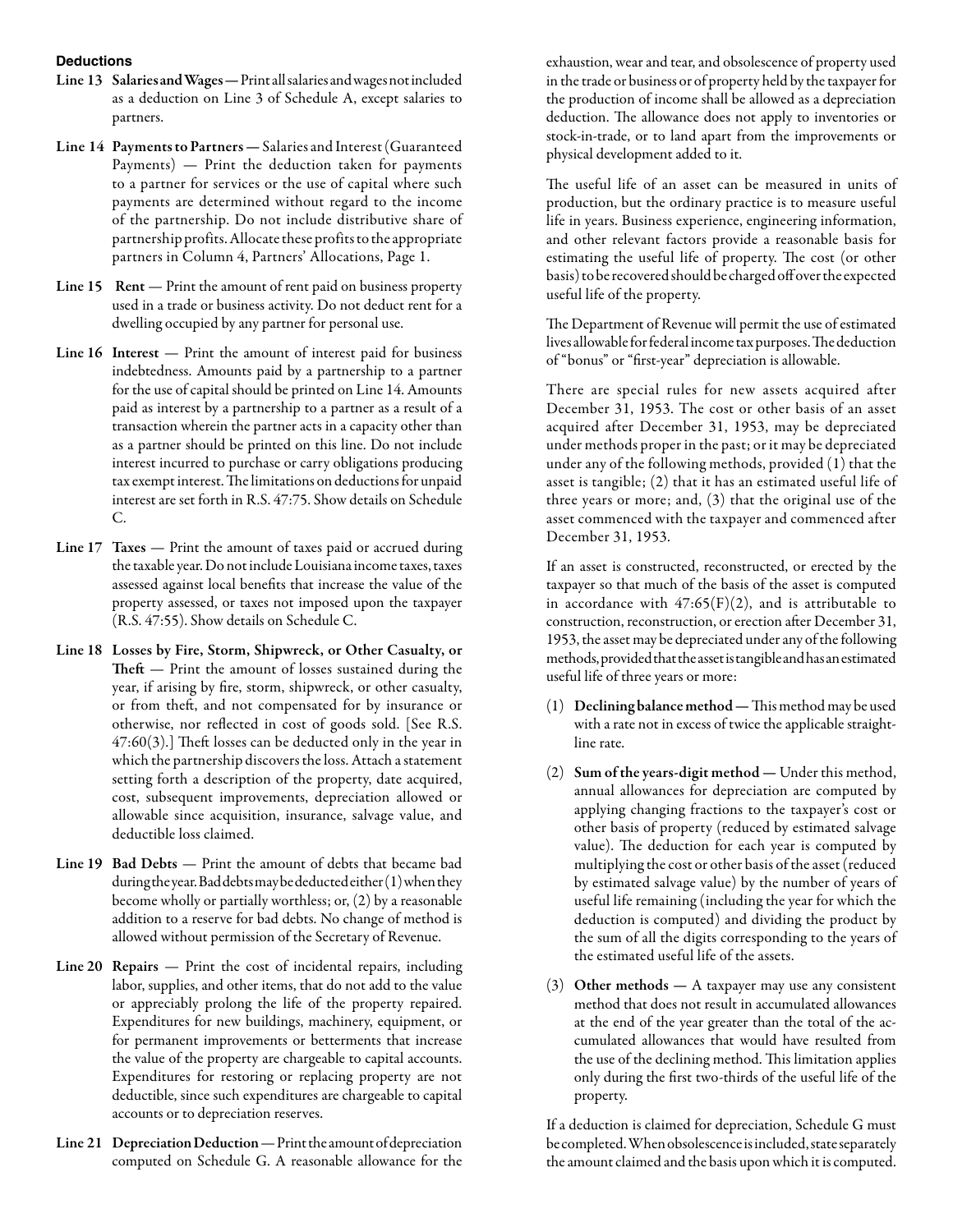Land values or costs must not be included in this schedule, and where land and buildings were purchased for a lump sum, the cost of the building subject to depreciation must be established. The total amount of depreciation allowed on each property in prior years must be shown, and if the cost of any asset has been fully recovered through previous depreciation allowances, the cost of such assets must not be included in the cost shown in the schedule of depreciable assets. (See R.S. 47:65 and R.S. 47:157.)

- Line 22 Amortization Print the amount of deduction with respect to the amortization of the adjusted basis of any emergency facility constructed or erected in taxable years beginning after December 31, 1955 (R.S. 47:65 (I)), with respect to which the Government has issued a certificate of necessity. A statement of the pertinent facts should be filed with the return. No amortization is permitted with respect to the adjusted basis of a grain storage facility or certain expenditures relating to research and experiment and trademark and trade name expenditures.
- Line 23 Depletion of Mines, Oil and Gas Wells, Timber, etc. Print the amount of depletion of mines, oil or gas wells, timber, etc. If complete valuation data has been filed in previous years, file with the return the information necessary to bring the depletion schedule up-to-date, setting forth in full a statement of all the transactions bearing on the deductions from or additions to the value of physical assets during the taxable year, with an explanation of how the depletion deduction for the taxable year has been determined.
- Line 24 Other Deductions Authorized by Law Print the amount of other authorized deductions for which no space is provided elsewhere on Page 1 of the return, exclusive of items requiring separate computation and required to be reported on Schedule J. Do not deduct losses incurred in transactions that were neither connected with the trade or business nor entered into for profit. No deduction is allowed for any expense incurred to produce income not subject to Louisiana Income Tax. If an expense is incurred in part for the production of taxable income and in part for the production of tax exempt income, then only the portion of the expense that can reasonably be attributed to the production of taxable income is deductible.

A partnership receiving any exempt income, other than interest, or holding any property or engaging in any activity the income from which is exempt shall submit with its return as a part thereof an itemized statement showing (1) the amount of each class of exempt income; and, (2) the amount of expense items allocated to each such class (the amount allocated by apportionment being shown separately).

- Line 25 Total Deductions Add the amounts on Lines 13 through 24 and print that amount on Line 25.
- Line 26 Net Income (or Loss) Subtract Line 25 from Line 12 and print that amount on Line 26.
- Line 27 Net Gain from Sale of Capital Assets Print on Line 27 the amount of gain from the sale or exchange of capital assets found on Line 9.

Line 28 Ordinary Income (or Loss) — Subtract Line 27 from Line 26 and print the amount on Line 28.

Partners' Allocations — This schedule should show complete information with respect to all the persons who were members of the partnership, syndicate, group, etc., during any portion of the taxable year. Although the partnership is not subject to income tax, the members thereof are liable for income tax in their separate capacities and are taxable upon their distributive shares of the income of the partnership, whether distributed or not, and each is required to include his share in his return. However, a partner may not claim on his separate return a distributive share of loss from a partnership to the extent any such loss exceeds the basis of his interest in the partnership. The excess of such loss may be claimed for later years to the extent that the basis for the partner's interest is increased above zero. Each partner should be advised by the partnership of his share of the income, deductions, and credits as shown on Schedule J. Individuals should use the information reported on the federal partnership return instead of the amounts shown in the partners' allocation schedule. Corporations should refer to R. S. 47:287.93(A)(5).

Federal Employer Identification Number — Please supply the employer identification number assigned to the partnership by the Internal Revenue Service. Print this number in the space provided on Form IT-565, page 1.

Federal Net Income — Print the amount of the partnership's Federal net income reported to the Internal Revenue Service on Form IT-565, page 1. This information is required by R.S. 47:103(B).

R.S. 47:103(C) also requires that every taxpayer whose Federal Income Tax Return is adjusted must furnish a statement disclosing the nature and amounts of such adjustments within 60 days after the Federal adjustments have been made and are accepted by the taxpayer.

# **Signatures**

The return must be signed by any one of the partners or members. If receivers, trustees in bankruptcy, or assignees are in control of the property or business of the organization, such receivers, trustees, or assignees shall execute the return.

Any person(s), firm, or corporation who prepares a taxpayer's return must also sign. If a return is prepared by a firm or corporation, the return must be signed in the name of the firm or corporation. This verification is not required where the return is prepared by a regular, full-time employee of the taxpayer.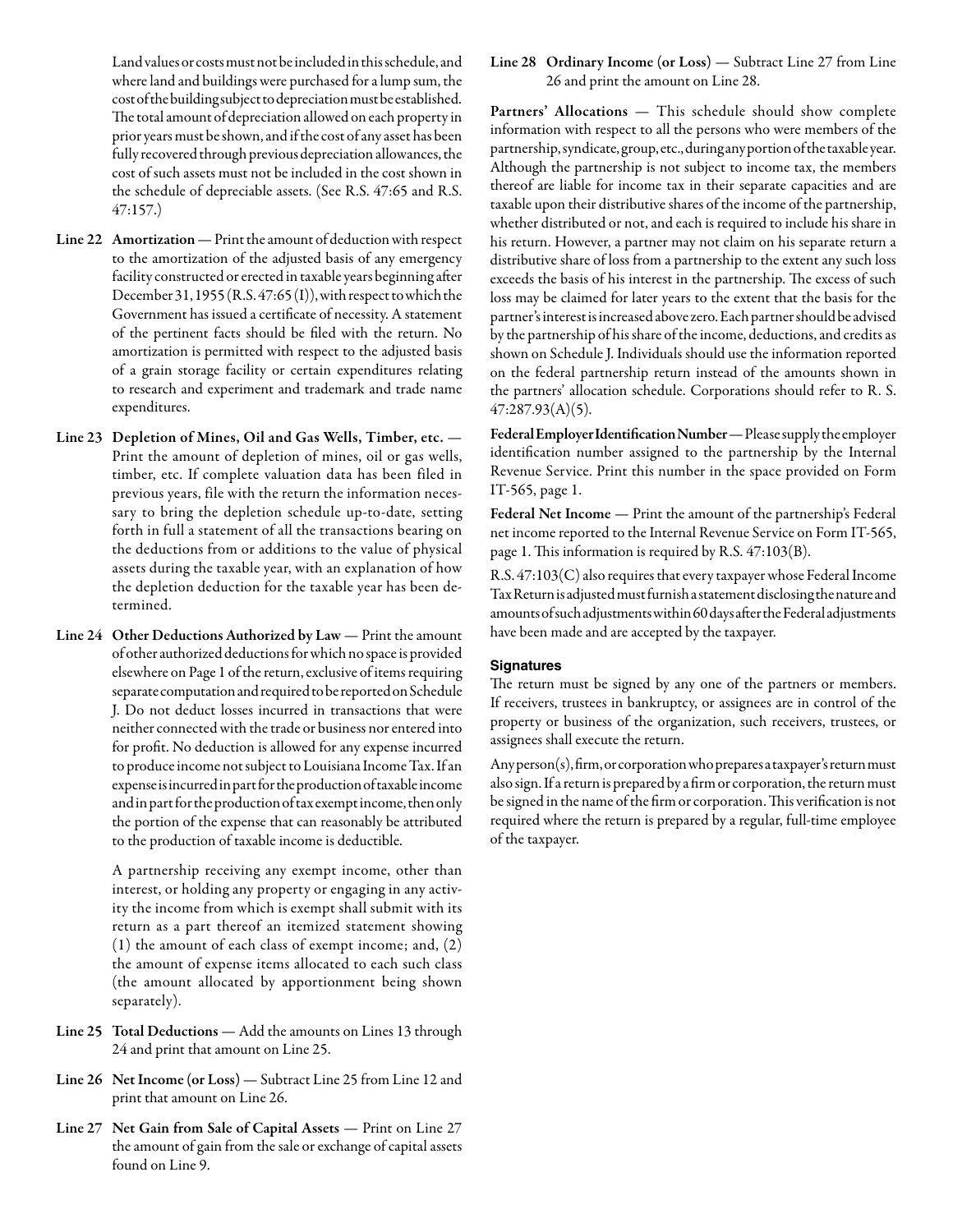|                                                | <b>Partnership Return of Income</b><br>(To be filed also by syndicates, pools, joint ventures, etc.) | For calendar year<br>or other taxable year   |
|------------------------------------------------|------------------------------------------------------------------------------------------------------|----------------------------------------------|
| 7R<br>Contributing to a better quality of life | Louisiana Department of Revenue<br>P.O. Box 3440<br>Baton Rouge, LA 70821-3440                       | beginning ____________, __________<br>ending |

|                                                         |                                                                                           | If the partnership has one or more nonresident partners<br>and derives income from sources within and without                                                                                                                                                                                                    | Kind of business       |    |                    | Name    |                         |    |                                            |    |                       |
|---------------------------------------------------------|-------------------------------------------------------------------------------------------|------------------------------------------------------------------------------------------------------------------------------------------------------------------------------------------------------------------------------------------------------------------------------------------------------------------|------------------------|----|--------------------|---------|-------------------------|----|--------------------------------------------|----|-----------------------|
|                                                         |                                                                                           | the State of Louisiana, secure Form IT-565B for further<br>instructions and apportionment of net income.                                                                                                                                                                                                         | Records are in care of |    |                    | Address |                         |    |                                            |    |                       |
| Cash or accrual basis<br>Located at<br>City, State, ZIP |                                                                                           |                                                                                                                                                                                                                                                                                                                  |                        |    |                    |         |                         |    |                                            |    |                       |
|                                                         | Date of organization<br>Federal Employer Identification Number<br>Federal net income      |                                                                                                                                                                                                                                                                                                                  |                        |    |                    |         |                         |    |                                            |    |                       |
|                                                         | 1.                                                                                        | Gross receipts or gross sales \$                                                                                                                                                                                                                                                                                 |                        |    |                    |         |                         |    |                                            |    |                       |
|                                                         |                                                                                           | Less: Returns and allowances                                                                                                                                                                                                                                                                                     |                        |    |                    | $1 =$   |                         |    |                                            |    |                       |
|                                                         |                                                                                           |                                                                                                                                                                                                                                                                                                                  |                        |    |                    |         | \$                      |    |                                            |    |                       |
|                                                         | 2.                                                                                        | Less: Cost of goods sold (Schedule A)                                                                                                                                                                                                                                                                            |                        |    |                    |         |                         |    |                                            |    |                       |
|                                                         | 3.                                                                                        | Gross profit (Line 1 less Line 2)                                                                                                                                                                                                                                                                                |                        |    |                    |         |                         |    |                                            |    |                       |
| <b>Gross Income</b>                                     | 4.                                                                                        | Income (or loss) from other partnerships, syndicates, etc. (Attach schedule.)                                                                                                                                                                                                                                    |                        |    |                    |         |                         |    |                                            |    |                       |
|                                                         | 5.                                                                                        | Dividends (Attach schedule.)                                                                                                                                                                                                                                                                                     |                        |    |                    |         |                         |    |                                            |    |                       |
|                                                         | 6.<br>7.                                                                                  | Interest (Attach schedule.)<br>Rents and royalties (Schedule B)                                                                                                                                                                                                                                                  |                        |    |                    |         |                         |    |                                            |    |                       |
|                                                         | 8.                                                                                        | Net farm profit (or loss) (Attach schedule.)                                                                                                                                                                                                                                                                     |                        |    |                    |         |                         |    |                                            |    |                       |
|                                                         | 9.                                                                                        | Net gain from sale of capital assets (Schedule D)                                                                                                                                                                                                                                                                |                        |    |                    |         |                         |    |                                            |    |                       |
|                                                         | 10.                                                                                       | Net gain (or loss) from sale of property other than capital assets (Schedule E)                                                                                                                                                                                                                                  |                        |    |                    |         |                         |    |                                            |    |                       |
|                                                         | 11.                                                                                       | Other income (Attach schedule.)                                                                                                                                                                                                                                                                                  |                        |    |                    |         |                         |    |                                            |    |                       |
|                                                         | 12.                                                                                       | Total income (Add Lines 3 through 11.)                                                                                                                                                                                                                                                                           |                        |    |                    |         |                         |    |                                            | \$ |                       |
|                                                         |                                                                                           |                                                                                                                                                                                                                                                                                                                  |                        |    |                    |         |                         |    |                                            |    |                       |
|                                                         |                                                                                           | 13. Salaries and wages (other than to partners)                                                                                                                                                                                                                                                                  |                        |    |                    |         | \$                      |    |                                            |    |                       |
|                                                         |                                                                                           | 14. Payments to partners (salaries and interest)                                                                                                                                                                                                                                                                 |                        |    |                    |         |                         |    |                                            |    |                       |
|                                                         |                                                                                           | 15. Rent                                                                                                                                                                                                                                                                                                         |                        |    |                    |         |                         |    |                                            |    |                       |
|                                                         | 17.                                                                                       | Interest (Explain on Schedule C.)<br>16.                                                                                                                                                                                                                                                                         |                        |    |                    |         |                         |    |                                            |    |                       |
|                                                         |                                                                                           | Taxes (Explain on Schedule C.)                                                                                                                                                                                                                                                                                   |                        |    |                    |         |                         |    |                                            |    |                       |
|                                                         | 19.                                                                                       | 18. Losses by fire, storm, shipwreck, or other casualty or theft (Attach schedule.)                                                                                                                                                                                                                              |                        |    |                    |         |                         |    |                                            |    |                       |
|                                                         | 20.                                                                                       | Bad debts (Schedule F)<br>Repairs (Attach schedule.)                                                                                                                                                                                                                                                             |                        |    |                    |         |                         |    |                                            |    |                       |
|                                                         | 21.                                                                                       | Depreciation (Schedule G)                                                                                                                                                                                                                                                                                        |                        |    |                    |         |                         |    |                                            |    |                       |
| <b>Deductions</b>                                       |                                                                                           | 22. Amortization (Attach schedule.)                                                                                                                                                                                                                                                                              |                        |    |                    |         |                         |    |                                            |    |                       |
|                                                         |                                                                                           | 23. Depletion of mines, oil and gas wells, timber, etc. (Attach schedule.)                                                                                                                                                                                                                                       |                        |    |                    |         |                         |    |                                            |    |                       |
|                                                         |                                                                                           | 24. Other deductions authorized by law (Explain on Schedule H.)                                                                                                                                                                                                                                                  |                        |    |                    |         |                         |    |                                            |    |                       |
|                                                         |                                                                                           | 25. Total deductions (Add Lines 13 through 24.)                                                                                                                                                                                                                                                                  |                        |    |                    |         |                         |    |                                            | \$ |                       |
|                                                         |                                                                                           | 26. Net income (or loss) (Subtract Line 25 from Line 12.)                                                                                                                                                                                                                                                        |                        |    |                    |         |                         |    |                                            |    |                       |
|                                                         |                                                                                           | 27. Net gain from sale of capital assets (Line 9)                                                                                                                                                                                                                                                                |                        |    |                    |         |                         |    |                                            |    |                       |
|                                                         |                                                                                           | 28. Ordinary income (or loss) (Subtract Line 27 from Line 26.)                                                                                                                                                                                                                                                   |                        |    |                    |         |                         |    |                                            | \$ |                       |
|                                                         |                                                                                           | Partners filing an individual return should use the information reported on the federal partnership return instead of the amount shown on this schedule.                                                                                                                                                         |                        |    |                    |         |                         |    |                                            |    |                       |
| Partners' allocation(s)                                 |                                                                                           |                                                                                                                                                                                                                                                                                                                  |                        |    | 3. Ordinary income |         | 4. Payments to partners |    |                                            |    |                       |
|                                                         |                                                                                           | 1. State name and address of each partner                                                                                                                                                                                                                                                                        | 2. Social Security     |    | (or loss)          |         | (salaries and interest) |    | 5. Net gain from sale<br>of capital assets |    | 6. Percentage of time |
|                                                         |                                                                                           | (Designate nonresident individuals, if any.)                                                                                                                                                                                                                                                                     | Number                 |    | (Line 28, Page 1)  |         | (Line 14, Page 1)       |    | (from Schedule D)                          |    | devoted to business   |
|                                                         | (a)                                                                                       |                                                                                                                                                                                                                                                                                                                  |                        |    |                    |         |                         |    |                                            |    |                       |
|                                                         | (b)                                                                                       |                                                                                                                                                                                                                                                                                                                  |                        |    |                    |         |                         |    |                                            |    |                       |
|                                                         | (c)<br>(d)                                                                                |                                                                                                                                                                                                                                                                                                                  |                        |    |                    |         |                         |    |                                            |    |                       |
|                                                         | Total                                                                                     |                                                                                                                                                                                                                                                                                                                  |                        | \$ |                    | \$      |                         | \$ |                                            |    | $\%$                  |
|                                                         |                                                                                           |                                                                                                                                                                                                                                                                                                                  |                        |    |                    |         |                         |    |                                            |    |                       |
|                                                         | knowledge.                                                                                | Under the penalties of perjury, I declare that I have examined this return, including all accompanying documents, and to the best of my knowledge<br>and belief, it is true, correct, and complete. If prepared by a person other than taxpayer, his declaration is based on all information of which he has any |                        |    |                    |         |                         |    |                                            |    |                       |
|                                                         |                                                                                           | Signature of partner or member                                                                                                                                                                                                                                                                                   | Telephone              |    |                    |         |                         |    | Date                                       |    | 6043                  |
|                                                         | City, State, ZIP<br>Signature of preparer other than partner or member<br>Address<br>Date |                                                                                                                                                                                                                                                                                                                  |                        |    |                    |         |                         |    |                                            |    |                       |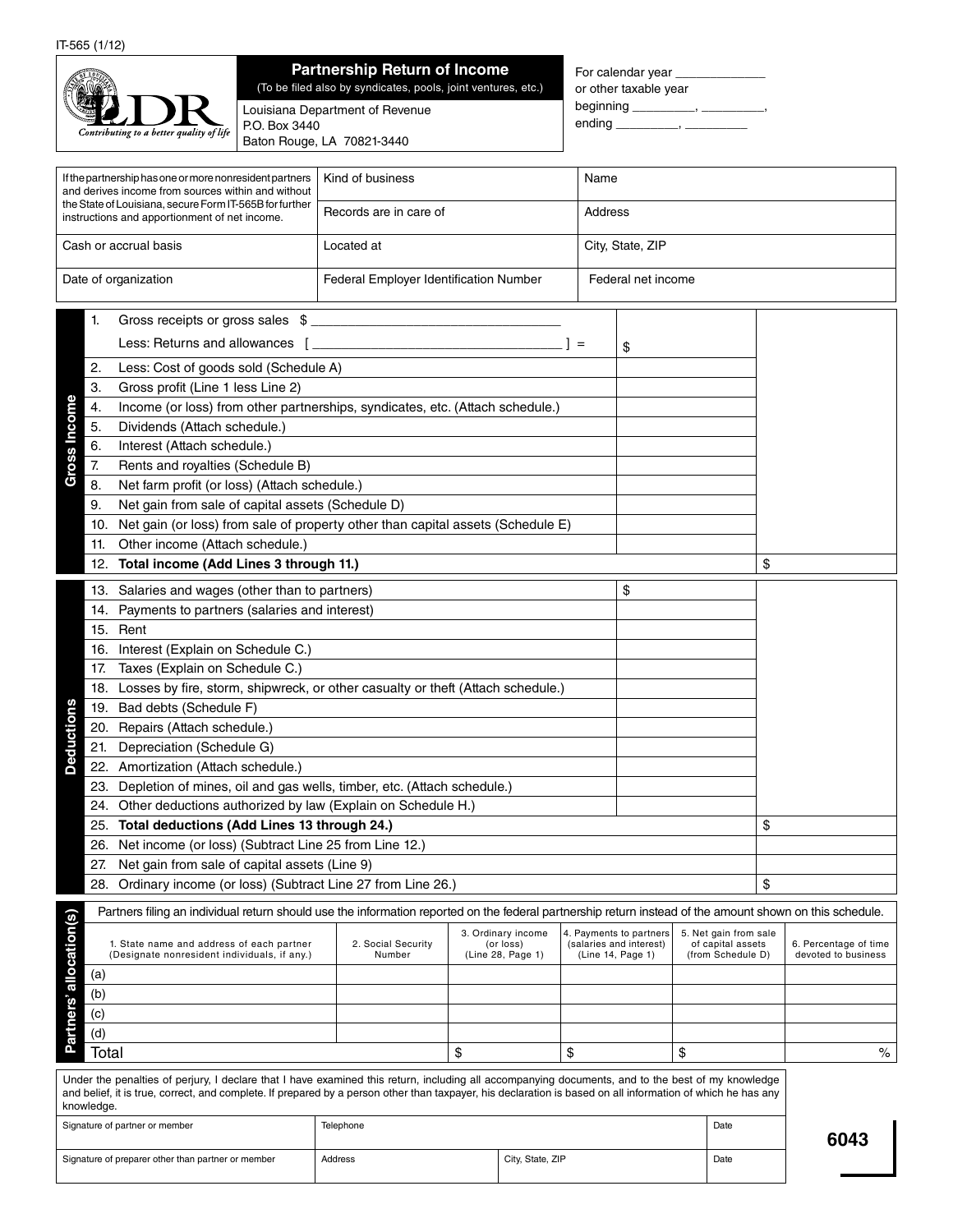| Schedule A - Cost of goods sold<br>1. Opening inventory*<br>\$                                   |             |                      |                                                                                                           |                                                                   | 1. Method of inventory valuation — cost $\Box$ ; lower of cost or market $\Box$ ;<br>LIFO $\Box$ ; other $\Box$ . (If other, attach explanation.) |                    |                                                                                                                                                    |                        |                        |  |
|--------------------------------------------------------------------------------------------------|-------------|----------------------|-----------------------------------------------------------------------------------------------------------|-------------------------------------------------------------------|---------------------------------------------------------------------------------------------------------------------------------------------------|--------------------|----------------------------------------------------------------------------------------------------------------------------------------------------|------------------------|------------------------|--|
| 2. Purchases<br>\$                                                                               |             |                      |                                                                                                           | 2. Was the method of inventory valuation indicated above the same |                                                                                                                                                   |                    |                                                                                                                                                    |                        |                        |  |
| Less: Cost of items withdrawn<br>\$<br>for personal use<br>\$                                    |             |                      |                                                                                                           |                                                                   |                                                                                                                                                   |                    | method used for last year? ■ Yes ■ No (If "No" attach explanation.)<br>3. If inventory is valued at lower of cost or market, print total cost      |                        |                        |  |
| 3. Cost of labor, supplies, etc.                                                                 |             |                      |                                                                                                           | \$                                                                |                                                                                                                                                   |                    |                                                                                                                                                    |                        |                        |  |
| 4. Total of Lines 1, 2, and 3                                                                    |             |                      |                                                                                                           | \$                                                                |                                                                                                                                                   |                    | those items valued at market.                                                                                                                      |                        |                        |  |
| 5. Less: Closing inventory                                                                       |             |                      |                                                                                                           | \$                                                                |                                                                                                                                                   |                    | 4. If closing inventory was taken by physical count, print date inventory<br>was taken ________________. If not at end of year, attach an explana- |                        |                        |  |
| 6. Cost of goods sold. (Print here and on Line 2,                                                |             |                      |                                                                                                           |                                                                   |                                                                                                                                                   |                    | tion of how the end of the year count was determined.                                                                                              |                        |                        |  |
| Page $1$ .)                                                                                      |             |                      |                                                                                                           | \$                                                                |                                                                                                                                                   |                    | 5. If closing inventory was not taken by a physical count, attach an                                                                               |                        |                        |  |
| *If different from last year's closing inventory, attach explanation.                            |             |                      |                                                                                                           |                                                                   |                                                                                                                                                   |                    | explanation of how inventory items were counted or measured.                                                                                       |                        |                        |  |
|                                                                                                  |             |                      |                                                                                                           | Schedule B - Income from rents and royalties                      |                                                                                                                                                   |                    |                                                                                                                                                    |                        |                        |  |
| 1. Kind and location of property                                                                 |             |                      |                                                                                                           |                                                                   | 2. Amount                                                                                                                                         |                    | 3. Depreciation                                                                                                                                    | 4. Repairs             | 5. Other expenses      |  |
|                                                                                                  |             |                      |                                                                                                           |                                                                   |                                                                                                                                                   |                    | (Explain on Sch. G.)                                                                                                                               | (Explain on Sch. B-1.) | (Explain on Sch. B-1.) |  |
|                                                                                                  |             |                      |                                                                                                           |                                                                   |                                                                                                                                                   |                    |                                                                                                                                                    |                        |                        |  |
|                                                                                                  |             |                      |                                                                                                           |                                                                   |                                                                                                                                                   |                    |                                                                                                                                                    |                        |                        |  |
|                                                                                                  |             |                      |                                                                                                           |                                                                   |                                                                                                                                                   |                    |                                                                                                                                                    |                        |                        |  |
|                                                                                                  |             |                      |                                                                                                           |                                                                   |                                                                                                                                                   |                    |                                                                                                                                                    |                        |                        |  |
|                                                                                                  |             |                      |                                                                                                           |                                                                   |                                                                                                                                                   |                    |                                                                                                                                                    |                        |                        |  |
| Total<br>1.                                                                                      |             |                      |                                                                                                           |                                                                   |                                                                                                                                                   |                    |                                                                                                                                                    |                        |                        |  |
| 2. Net income (or loss) (Column 2 less the sum of Columns 3, 4, and 5. Print on Line 7, Page 1.) |             |                      |                                                                                                           |                                                                   |                                                                                                                                                   |                    |                                                                                                                                                    |                        | \$                     |  |
|                                                                                                  |             |                      |                                                                                                           |                                                                   |                                                                                                                                                   |                    | Schedule B-1 - Explanation of Columns 4 and 5 of Schedule B                                                                                        |                        |                        |  |
| Column                                                                                           | Explanation |                      |                                                                                                           | Amount                                                            | Column                                                                                                                                            |                    | Explanation                                                                                                                                        |                        | Amount                 |  |
|                                                                                                  |             |                      |                                                                                                           |                                                                   |                                                                                                                                                   |                    |                                                                                                                                                    |                        |                        |  |
|                                                                                                  |             |                      |                                                                                                           |                                                                   |                                                                                                                                                   |                    |                                                                                                                                                    |                        |                        |  |
|                                                                                                  |             |                      |                                                                                                           |                                                                   |                                                                                                                                                   |                    |                                                                                                                                                    |                        |                        |  |
|                                                                                                  |             |                      |                                                                                                           |                                                                   |                                                                                                                                                   |                    |                                                                                                                                                    |                        |                        |  |
|                                                                                                  |             |                      |                                                                                                           |                                                                   |                                                                                                                                                   |                    |                                                                                                                                                    |                        |                        |  |
|                                                                                                  |             |                      |                                                                                                           |                                                                   |                                                                                                                                                   |                    |                                                                                                                                                    |                        |                        |  |
|                                                                                                  |             |                      |                                                                                                           |                                                                   |                                                                                                                                                   |                    | Schedule C - Explanation of interest and taxes (Lines 16 and 17, Page 1)                                                                           |                        |                        |  |
| Explanation                                                                                      |             |                      |                                                                                                           | Amount                                                            |                                                                                                                                                   |                    | Explanation                                                                                                                                        |                        | Amount                 |  |
|                                                                                                  |             |                      |                                                                                                           |                                                                   |                                                                                                                                                   |                    |                                                                                                                                                    |                        |                        |  |
|                                                                                                  |             |                      |                                                                                                           |                                                                   |                                                                                                                                                   |                    |                                                                                                                                                    |                        |                        |  |
|                                                                                                  |             |                      |                                                                                                           |                                                                   |                                                                                                                                                   |                    |                                                                                                                                                    |                        |                        |  |
|                                                                                                  |             |                      |                                                                                                           |                                                                   |                                                                                                                                                   |                    |                                                                                                                                                    |                        |                        |  |
|                                                                                                  |             |                      |                                                                                                           |                                                                   |                                                                                                                                                   |                    |                                                                                                                                                    |                        |                        |  |
|                                                                                                  |             |                      |                                                                                                           |                                                                   |                                                                                                                                                   |                    |                                                                                                                                                    |                        |                        |  |
|                                                                                                  |             | Schedule D-          |                                                                                                           |                                                                   |                                                                                                                                                   |                    | Gain from sale of capital assets (See instructions for Line 9.)                                                                                    |                        |                        |  |
| 3. Date<br>1. Description of property<br>2. Date<br>sold<br>acquired                             |             | 4. Gross sales price | 5. Depreciation al-<br>lowed (or allowable)<br>since acquisition or<br>Jan. 1, 1934 (Attach<br>schedule.) |                                                                   | 6. Cost or other basis<br>and cost of improve-<br>ments subsequent<br>to acquisition or Jan.<br>1, 1934                                           | 7. Expense of sale | 8. Gain or loss<br>(Column 4 plus<br>Column<br>5, less the sum of<br>Columns 6 and 7)                                                              |                        |                        |  |
|                                                                                                  |             |                      |                                                                                                           |                                                                   |                                                                                                                                                   |                    |                                                                                                                                                    |                        |                        |  |
|                                                                                                  |             |                      |                                                                                                           |                                                                   |                                                                                                                                                   |                    |                                                                                                                                                    |                        |                        |  |
|                                                                                                  |             |                      |                                                                                                           |                                                                   |                                                                                                                                                   |                    |                                                                                                                                                    |                        |                        |  |
|                                                                                                  |             |                      |                                                                                                           |                                                                   |                                                                                                                                                   |                    |                                                                                                                                                    |                        |                        |  |
|                                                                                                  |             |                      |                                                                                                           |                                                                   |                                                                                                                                                   |                    |                                                                                                                                                    |                        |                        |  |
|                                                                                                  |             |                      |                                                                                                           |                                                                   |                                                                                                                                                   |                    |                                                                                                                                                    |                        |                        |  |
| Total (Transfer net gain to Line 9, Page 1.)                                                     |             |                      |                                                                                                           |                                                                   |                                                                                                                                                   |                    |                                                                                                                                                    |                        | \$                     |  |
|                                                                                                  |             |                      |                                                                                                           |                                                                   |                                                                                                                                                   |                    |                                                                                                                                                    |                        |                        |  |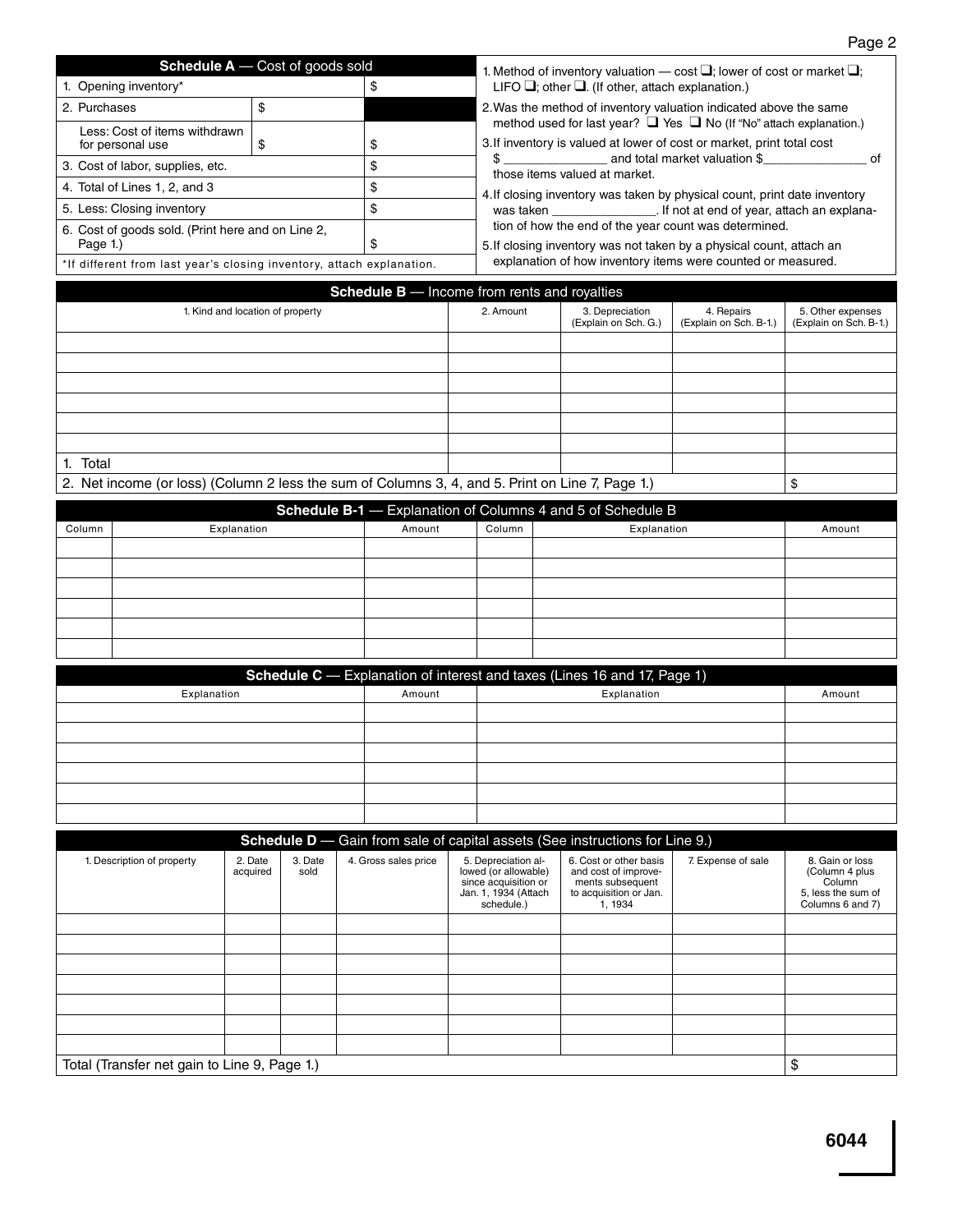|                                                                      | Schedule E - Gain or loss from sale of property other than capital assets (See instructions for Line 10.)          |                      |                                                                  |  |                                                                                                           |                                                   |                                                                                                         |                                                               |                                                  |                                                                                       |                                      |                                   |
|----------------------------------------------------------------------|--------------------------------------------------------------------------------------------------------------------|----------------------|------------------------------------------------------------------|--|-----------------------------------------------------------------------------------------------------------|---------------------------------------------------|---------------------------------------------------------------------------------------------------------|---------------------------------------------------------------|--------------------------------------------------|---------------------------------------------------------------------------------------|--------------------------------------|-----------------------------------|
| 1. Description of property<br>2. Date<br>3. Date<br>sold<br>acquired |                                                                                                                    | 4. Gross sales price |                                                                  |  | 5. Depreciation al-<br>lowed (or allowable)<br>since acquisition or<br>Jan. 1, 1934 (Attach<br>schedule.) |                                                   | 6. Cost or other basis<br>and cost of improve-<br>ments subsequent<br>to acquisition or Jan.<br>1, 1934 |                                                               | 7. Expense of sale                               | 8. Gain or loss<br>(Column 4 plus<br>Column<br>5, less the sum of<br>Columns 6 and 7) |                                      |                                   |
|                                                                      |                                                                                                                    |                      |                                                                  |  |                                                                                                           |                                                   |                                                                                                         |                                                               |                                                  |                                                                                       |                                      |                                   |
|                                                                      |                                                                                                                    |                      |                                                                  |  |                                                                                                           |                                                   |                                                                                                         |                                                               |                                                  |                                                                                       |                                      |                                   |
|                                                                      |                                                                                                                    |                      |                                                                  |  |                                                                                                           |                                                   |                                                                                                         |                                                               |                                                  |                                                                                       |                                      |                                   |
|                                                                      |                                                                                                                    |                      |                                                                  |  |                                                                                                           |                                                   |                                                                                                         |                                                               |                                                  |                                                                                       |                                      |                                   |
|                                                                      |                                                                                                                    |                      |                                                                  |  |                                                                                                           |                                                   |                                                                                                         |                                                               |                                                  |                                                                                       |                                      |                                   |
|                                                                      |                                                                                                                    |                      |                                                                  |  |                                                                                                           |                                                   |                                                                                                         |                                                               |                                                  |                                                                                       |                                      |                                   |
|                                                                      |                                                                                                                    |                      |                                                                  |  |                                                                                                           |                                                   |                                                                                                         |                                                               |                                                  |                                                                                       |                                      |                                   |
|                                                                      |                                                                                                                    |                      |                                                                  |  |                                                                                                           |                                                   |                                                                                                         |                                                               |                                                  |                                                                                       |                                      |                                   |
|                                                                      |                                                                                                                    |                      |                                                                  |  |                                                                                                           |                                                   |                                                                                                         |                                                               |                                                  |                                                                                       |                                      |                                   |
|                                                                      |                                                                                                                    |                      |                                                                  |  |                                                                                                           |                                                   |                                                                                                         |                                                               |                                                  |                                                                                       |                                      |                                   |
|                                                                      |                                                                                                                    |                      |                                                                  |  |                                                                                                           |                                                   |                                                                                                         |                                                               |                                                  |                                                                                       |                                      |                                   |
|                                                                      | Total (Transfer net gain or loss to Line 10, Page 1)                                                               |                      |                                                                  |  |                                                                                                           |                                                   |                                                                                                         |                                                               |                                                  |                                                                                       |                                      | \$                                |
|                                                                      |                                                                                                                    |                      |                                                                  |  |                                                                                                           |                                                   |                                                                                                         |                                                               |                                                  |                                                                                       |                                      |                                   |
|                                                                      |                                                                                                                    |                      | Schedule F - Bad debts (See instructions for Line 19.)           |  |                                                                                                           |                                                   |                                                                                                         |                                                               |                                                  |                                                                                       |                                      |                                   |
| 1. Current and 3<br>prior years                                      | 2. Net profit from business                                                                                        |                      | 3. Sales on account                                              |  |                                                                                                           | 4. Bad debts (See instruc-<br>tions for Line 19.) |                                                                                                         |                                                               |                                                  |                                                                                       | If organization carried a reserve    |                                   |
|                                                                      |                                                                                                                    |                      |                                                                  |  |                                                                                                           |                                                   |                                                                                                         |                                                               | 5. Gross amount added<br>to reserve              |                                                                                       |                                      | 6. Amount charged against reserve |
|                                                                      |                                                                                                                    |                      |                                                                  |  |                                                                                                           |                                                   |                                                                                                         |                                                               |                                                  |                                                                                       |                                      |                                   |
|                                                                      |                                                                                                                    |                      |                                                                  |  |                                                                                                           |                                                   |                                                                                                         |                                                               |                                                  |                                                                                       |                                      |                                   |
|                                                                      |                                                                                                                    |                      |                                                                  |  |                                                                                                           |                                                   |                                                                                                         |                                                               |                                                  |                                                                                       |                                      |                                   |
|                                                                      |                                                                                                                    |                      | <b>Schedule G</b> — Depreciation (See instructions for Line 21.) |  |                                                                                                           |                                                   |                                                                                                         |                                                               |                                                  |                                                                                       |                                      |                                   |
| property.                                                            | 1. Kind of property (If buildings, state materials of which<br>constructed.) Exclude land and other nondepreciable |                      | 2. Date<br>acquired                                              |  | (Exclude land.)                                                                                           | 3. Cost or other basis                            |                                                                                                         | 4. Depreciation al-<br>lowed (or allowable)<br>in prior years | 5. Method of comput-                             | ing depreciation                                                                      | 6. Rate<br>$(\%)$ or life<br>(years) | 7. Depreciation<br>for this year  |
|                                                                      |                                                                                                                    |                      |                                                                  |  |                                                                                                           |                                                   |                                                                                                         |                                                               |                                                  |                                                                                       |                                      |                                   |
|                                                                      |                                                                                                                    |                      |                                                                  |  |                                                                                                           |                                                   |                                                                                                         |                                                               |                                                  |                                                                                       |                                      |                                   |
|                                                                      |                                                                                                                    |                      |                                                                  |  |                                                                                                           |                                                   |                                                                                                         |                                                               |                                                  |                                                                                       |                                      |                                   |
|                                                                      |                                                                                                                    |                      |                                                                  |  |                                                                                                           |                                                   |                                                                                                         |                                                               |                                                  |                                                                                       |                                      |                                   |
|                                                                      |                                                                                                                    |                      |                                                                  |  |                                                                                                           |                                                   |                                                                                                         |                                                               |                                                  |                                                                                       |                                      |                                   |
|                                                                      |                                                                                                                    |                      |                                                                  |  |                                                                                                           |                                                   |                                                                                                         |                                                               |                                                  |                                                                                       |                                      |                                   |
|                                                                      |                                                                                                                    |                      |                                                                  |  |                                                                                                           |                                                   |                                                                                                         |                                                               |                                                  |                                                                                       |                                      |                                   |
|                                                                      |                                                                                                                    |                      |                                                                  |  |                                                                                                           |                                                   |                                                                                                         |                                                               |                                                  |                                                                                       |                                      |                                   |
|                                                                      |                                                                                                                    |                      |                                                                  |  |                                                                                                           |                                                   |                                                                                                         |                                                               |                                                  |                                                                                       |                                      |                                   |
|                                                                      |                                                                                                                    |                      |                                                                  |  |                                                                                                           |                                                   |                                                                                                         |                                                               |                                                  |                                                                                       |                                      |                                   |
|                                                                      |                                                                                                                    |                      |                                                                  |  |                                                                                                           |                                                   |                                                                                                         |                                                               |                                                  |                                                                                       |                                      |                                   |
|                                                                      |                                                                                                                    |                      |                                                                  |  |                                                                                                           |                                                   |                                                                                                         |                                                               |                                                  |                                                                                       |                                      |                                   |
|                                                                      |                                                                                                                    |                      |                                                                  |  |                                                                                                           |                                                   |                                                                                                         |                                                               |                                                  |                                                                                       |                                      |                                   |
| 1. Total                                                             |                                                                                                                    |                      |                                                                  |  |                                                                                                           |                                                   |                                                                                                         |                                                               |                                                  |                                                                                       |                                      | \$                                |
|                                                                      | 2. Less: amount of depreciation claimed in Schedules A and B and elsewhere on return                               |                      |                                                                  |  |                                                                                                           |                                                   |                                                                                                         |                                                               |                                                  |                                                                                       |                                      |                                   |
|                                                                      | 3. Balance (Print here and on Line 21, Page 1.)                                                                    |                      |                                                                  |  |                                                                                                           |                                                   |                                                                                                         |                                                               |                                                  |                                                                                       |                                      | \$                                |
|                                                                      |                                                                                                                    |                      |                                                                  |  |                                                                                                           |                                                   |                                                                                                         |                                                               |                                                  |                                                                                       |                                      |                                   |
|                                                                      |                                                                                                                    | Schedule H-          |                                                                  |  |                                                                                                           |                                                   |                                                                                                         |                                                               | Other deductions (See instructions for Line 24.) |                                                                                       |                                      |                                   |
|                                                                      |                                                                                                                    |                      |                                                                  |  | Amount                                                                                                    |                                                   |                                                                                                         |                                                               | Explanation                                      |                                                                                       |                                      | Amount                            |
|                                                                      | Explanation                                                                                                        |                      |                                                                  |  |                                                                                                           |                                                   |                                                                                                         |                                                               |                                                  |                                                                                       |                                      |                                   |
|                                                                      |                                                                                                                    |                      |                                                                  |  |                                                                                                           |                                                   |                                                                                                         |                                                               |                                                  |                                                                                       |                                      |                                   |
|                                                                      |                                                                                                                    |                      |                                                                  |  |                                                                                                           |                                                   |                                                                                                         |                                                               |                                                  |                                                                                       |                                      |                                   |
|                                                                      |                                                                                                                    |                      |                                                                  |  |                                                                                                           |                                                   |                                                                                                         |                                                               |                                                  |                                                                                       |                                      |                                   |
|                                                                      |                                                                                                                    |                      |                                                                  |  |                                                                                                           |                                                   |                                                                                                         |                                                               |                                                  |                                                                                       |                                      |                                   |
|                                                                      |                                                                                                                    |                      |                                                                  |  |                                                                                                           |                                                   |                                                                                                         |                                                               |                                                  |                                                                                       |                                      |                                   |
|                                                                      | Total (Print here and on Line 24, Page 1.)                                                                         |                      |                                                                  |  |                                                                                                           |                                                   |                                                                                                         |                                                               |                                                  |                                                                                       |                                      | \$                                |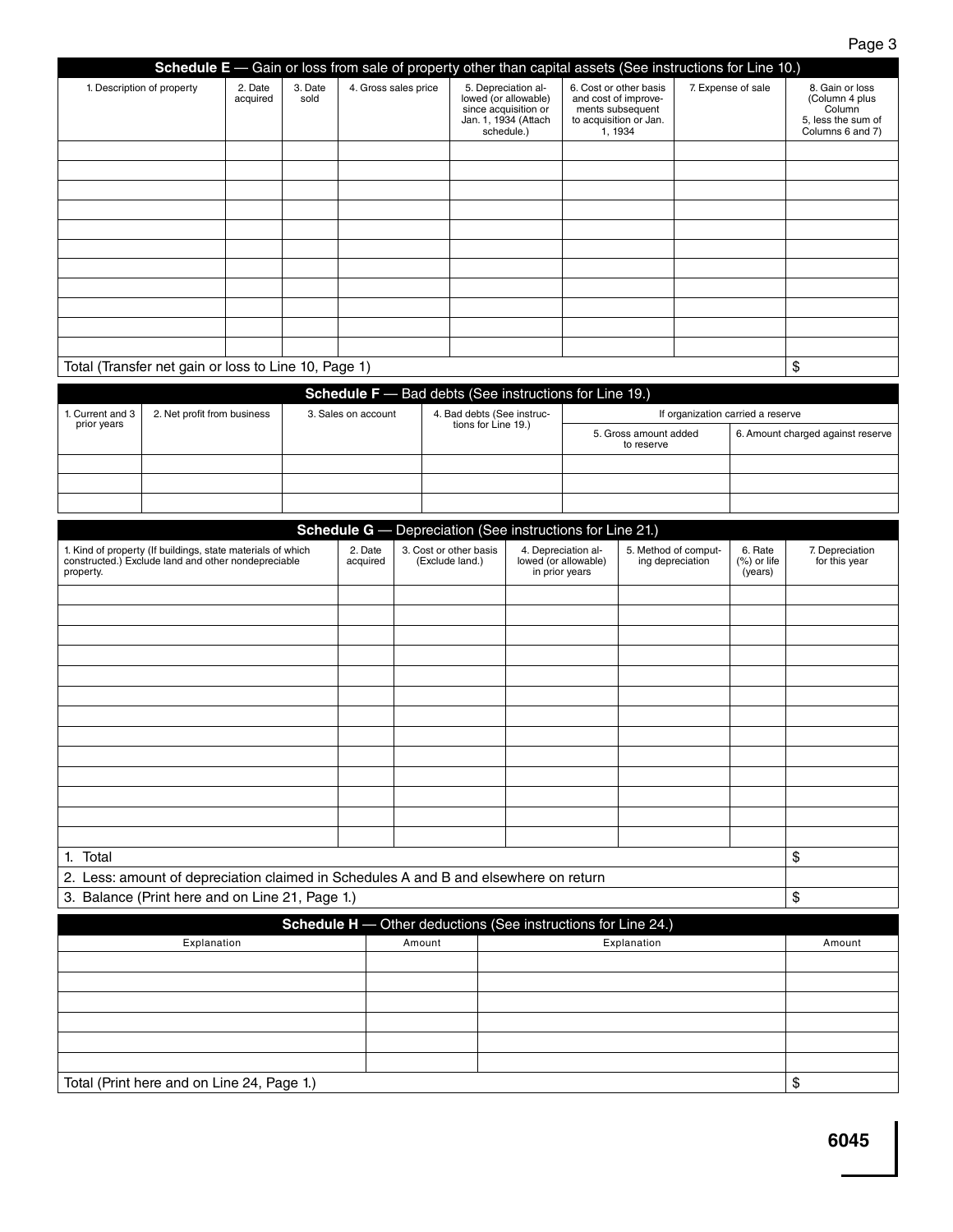|             |                |                                                                                          | Schedule I - Balance sheets |                     |
|-------------|----------------|------------------------------------------------------------------------------------------|-----------------------------|---------------------|
|             |                |                                                                                          | Beginning of taxable year   | End of taxable year |
|             | 1              | Cash                                                                                     |                             |                     |
|             | 2              | Notes and accounts receivable                                                            |                             |                     |
|             |                | Less: Reserve for bad debts                                                              |                             |                     |
|             |                | Inventories:                                                                             |                             |                     |
|             | 3              | (a) Other than last-in, first-out                                                        |                             |                     |
|             |                | (b) Last-in, first-out                                                                   |                             |                     |
|             | 4              | Investments in Government obligations                                                    |                             |                     |
|             | 5              | Other current assets - including short-term<br>marketable investments (Attach schedule.) |                             |                     |
| Assets      | 6              | Other investments (Attach schedule.)                                                     |                             |                     |
|             | $\overline{7}$ | Buildings and other fixed depreciable assets                                             |                             |                     |
|             |                | Less: Accumulated amortization and depreciation                                          |                             |                     |
|             | 8              | Depletable assets                                                                        |                             |                     |
|             |                | Less: Accumulated depletion                                                              |                             |                     |
|             | 9              | Land (net of any amortization)                                                           |                             |                     |
|             | 10             | Intangible assets (amortizable only)                                                     |                             |                     |
|             |                | Less: Accumulated amortization                                                           |                             |                     |
|             | 11             | Other assets (Attach schedule.)                                                          |                             |                     |
|             | 12             | <b>Total assets</b>                                                                      | \$                          | \$                  |
|             | 13             | Accounts payable                                                                         |                             |                     |
|             |                | Mortgages, notes, and loans payable (short term):                                        |                             |                     |
|             | 14             | (a) Banks                                                                                |                             |                     |
|             |                | (b) Others                                                                               |                             |                     |
| and Capital | 15             | Other current liabilities (Attach schedule.)                                             |                             |                     |
|             |                | Mortgages, notes, and loans payable (long term):                                         |                             |                     |
|             | 16             | (a) Banks                                                                                |                             |                     |
|             |                | (b) Others                                                                               |                             |                     |
| Liabilities | 17             | Other liabilities (Attach schedule.)                                                     |                             |                     |
|             | 18             | Partners' capital accounts                                                               |                             |                     |
|             | 19             | Total liabilities and capital                                                            | \$                          | \$                  |

|        | <b>Schedule J</b> — Reconciliation of partners' capital accounts |                                       |                                                                     |                                                         |                                                                            |                                     |                                      |  |  |  |
|--------|------------------------------------------------------------------|---------------------------------------|---------------------------------------------------------------------|---------------------------------------------------------|----------------------------------------------------------------------------|-------------------------------------|--------------------------------------|--|--|--|
|        | 1. Capital account at<br>beginning of year                       | 2. Capital contributed<br>during year | 3. Income not<br>included<br>in Column 4, plus<br>nontaxable income | 4. Ordinary income<br>(or loss) from Line 28,<br>Page 1 | 5. Losses not<br>included<br>in Column 4, plus un-<br>allowable deductions | 6. Withdrawals and<br>distributions | 7. Capital account<br>at end of year |  |  |  |
| (a)    |                                                                  |                                       |                                                                     |                                                         |                                                                            |                                     |                                      |  |  |  |
| (b)    |                                                                  |                                       |                                                                     |                                                         |                                                                            |                                     |                                      |  |  |  |
| (c)    |                                                                  |                                       |                                                                     |                                                         |                                                                            |                                     |                                      |  |  |  |
| (d)    |                                                                  |                                       |                                                                     |                                                         |                                                                            |                                     |                                      |  |  |  |
| (e)    |                                                                  |                                       |                                                                     |                                                         |                                                                            |                                     |                                      |  |  |  |
| Totals |                                                                  |                                       |                                                                     |                                                         |                                                                            |                                     | ጦ                                    |  |  |  |

| Schedule K - Income reported in federal return and omitted from Louisiana return |        |      |        |  |  |  |  |  |  |
|----------------------------------------------------------------------------------|--------|------|--------|--|--|--|--|--|--|
| Item                                                                             | Amount | Item | Amount |  |  |  |  |  |  |
|                                                                                  |        |      |        |  |  |  |  |  |  |
|                                                                                  |        |      |        |  |  |  |  |  |  |
|                                                                                  |        |      |        |  |  |  |  |  |  |
|                                                                                  |        |      |        |  |  |  |  |  |  |
|                                                                                  |        |      |        |  |  |  |  |  |  |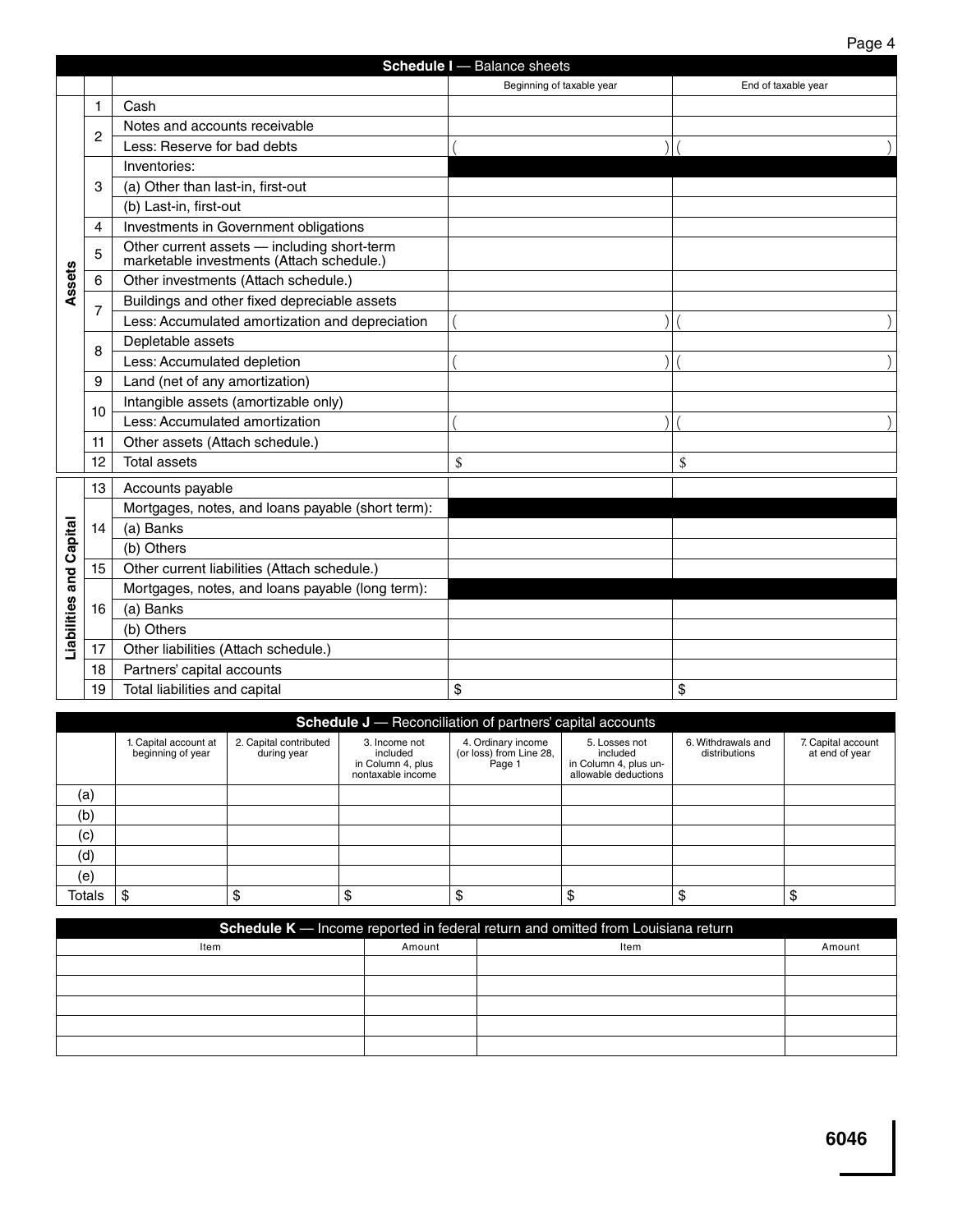| State of Louisiana<br>IT-565B (1/12)<br>Department of Revenue<br><b>Apportionment</b>                                                                                                                                                                                                                                                                                                                                                                                                                                                                                                                                                                                                                                                                                                                                                                                                                                                                                                                                                                             |                                                        |                                    |                                                                                                                                                                                                                                                                                                                                                                                                                                                                                                                                                                                                                                                                                                                                                                                                                                                                                                                                                                       |
|-------------------------------------------------------------------------------------------------------------------------------------------------------------------------------------------------------------------------------------------------------------------------------------------------------------------------------------------------------------------------------------------------------------------------------------------------------------------------------------------------------------------------------------------------------------------------------------------------------------------------------------------------------------------------------------------------------------------------------------------------------------------------------------------------------------------------------------------------------------------------------------------------------------------------------------------------------------------------------------------------------------------------------------------------------------------|--------------------------------------------------------|------------------------------------|-----------------------------------------------------------------------------------------------------------------------------------------------------------------------------------------------------------------------------------------------------------------------------------------------------------------------------------------------------------------------------------------------------------------------------------------------------------------------------------------------------------------------------------------------------------------------------------------------------------------------------------------------------------------------------------------------------------------------------------------------------------------------------------------------------------------------------------------------------------------------------------------------------------------------------------------------------------------------|
| of Income Schedule                                                                                                                                                                                                                                                                                                                                                                                                                                                                                                                                                                                                                                                                                                                                                                                                                                                                                                                                                                                                                                                |                                                        |                                    |                                                                                                                                                                                                                                                                                                                                                                                                                                                                                                                                                                                                                                                                                                                                                                                                                                                                                                                                                                       |
|                                                                                                                                                                                                                                                                                                                                                                                                                                                                                                                                                                                                                                                                                                                                                                                                                                                                                                                                                                                                                                                                   | Name of partnership                                    | Please do not write in this space. |                                                                                                                                                                                                                                                                                                                                                                                                                                                                                                                                                                                                                                                                                                                                                                                                                                                                                                                                                                       |
| Period covered by this return                                                                                                                                                                                                                                                                                                                                                                                                                                                                                                                                                                                                                                                                                                                                                                                                                                                                                                                                                                                                                                     |                                                        |                                    |                                                                                                                                                                                                                                                                                                                                                                                                                                                                                                                                                                                                                                                                                                                                                                                                                                                                                                                                                                       |
|                                                                                                                                                                                                                                                                                                                                                                                                                                                                                                                                                                                                                                                                                                                                                                                                                                                                                                                                                                                                                                                                   | Address                                                |                                    |                                                                                                                                                                                                                                                                                                                                                                                                                                                                                                                                                                                                                                                                                                                                                                                                                                                                                                                                                                       |
| Requirements for filing – This form is to be attached to and filed with<br>the Partnership Return (Form IT-565) if any partner who shares in the<br>profits or income of the partnership is not a resident of Louisiana and<br>a portion of the income is from business or property located outside<br>Louisiana. (See General Instructions below.)                                                                                                                                                                                                                                                                                                                                                                                                                                                                                                                                                                                                                                                                                                               | City, State, ZIP                                       |                                    |                                                                                                                                                                                                                                                                                                                                                                                                                                                                                                                                                                                                                                                                                                                                                                                                                                                                                                                                                                       |
|                                                                                                                                                                                                                                                                                                                                                                                                                                                                                                                                                                                                                                                                                                                                                                                                                                                                                                                                                                                                                                                                   | <b>General Instructions</b>                            |                                    |                                                                                                                                                                                                                                                                                                                                                                                                                                                                                                                                                                                                                                                                                                                                                                                                                                                                                                                                                                       |
| Under the provisions of the Louisiana Income Tax Law, nonresident individuals<br>are taxed on only the portion of their net income that is derived from property<br>located, business transacted, or services rendered in Louisiana. Therefore,<br>in the case of a partnership having nonresident partners and having income<br>from sources both within and without the State of Louisiana, it is necessary<br>that the net income from business, property, or services in Louisiana of the<br>partnership be computed so that nonresident individuals participating therein<br>may report the proper amount on his individual return (Form IT-540B).<br>In order to determine the amount of income earned in Louisiana, it is nec-<br>essary to separate all items of income into two general classes, namely;<br>(1) those items that can be allocated directly to the State in which they are<br>earned, such as Items 4(a), (b), and (c) in Section A and (2) those items of<br>income that arise from business partly without the State. Louisiana's share | 47:245.                                                |                                    | of the first class of items can be determined by direct allocation and entered<br>as Items 7(a), (b), and (c) in Section A of this form. But, in the case of net<br>income from business partly within and partly without the State, a percent of<br>the net income must be apportioned to Louisiana (Item 6 in Section A), on<br>the basis of an apportionment percent computed in Section D. However, if<br>the Louisiana portion is entirely separable from the remainder, and the use<br>of the apportionment method would produce a manifestly unfair result, a<br>separate accounting may be made for Louisiana business and the total net<br>income therefrom entered as Item 8 in lieu of the apportionment described<br>in the previous sentence, if permission to use that method is secured from<br>the Secretary. For more precise information concerning the methods of al-<br>location and apportionment, see Louisiana Revised Statutes 47:241 through |
|                                                                                                                                                                                                                                                                                                                                                                                                                                                                                                                                                                                                                                                                                                                                                                                                                                                                                                                                                                                                                                                                   | Section A. Computation of Louisiana net income         |                                    |                                                                                                                                                                                                                                                                                                                                                                                                                                                                                                                                                                                                                                                                                                                                                                                                                                                                                                                                                                       |
|                                                                                                                                                                                                                                                                                                                                                                                                                                                                                                                                                                                                                                                                                                                                                                                                                                                                                                                                                                                                                                                                   |                                                        |                                    | 00                                                                                                                                                                                                                                                                                                                                                                                                                                                                                                                                                                                                                                                                                                                                                                                                                                                                                                                                                                    |
|                                                                                                                                                                                                                                                                                                                                                                                                                                                                                                                                                                                                                                                                                                                                                                                                                                                                                                                                                                                                                                                                   |                                                        |                                    | 00                                                                                                                                                                                                                                                                                                                                                                                                                                                                                                                                                                                                                                                                                                                                                                                                                                                                                                                                                                    |
|                                                                                                                                                                                                                                                                                                                                                                                                                                                                                                                                                                                                                                                                                                                                                                                                                                                                                                                                                                                                                                                                   |                                                        |                                    | 00                                                                                                                                                                                                                                                                                                                                                                                                                                                                                                                                                                                                                                                                                                                                                                                                                                                                                                                                                                    |
| 4. Less: Allocable income from all sources (Attach schedule supporting each amount entered on<br>Lines a, b, and c below and Lines 7a, b, and c.)                                                                                                                                                                                                                                                                                                                                                                                                                                                                                                                                                                                                                                                                                                                                                                                                                                                                                                                 |                                                        |                                    |                                                                                                                                                                                                                                                                                                                                                                                                                                                                                                                                                                                                                                                                                                                                                                                                                                                                                                                                                                       |
| (a)                                                                                                                                                                                                                                                                                                                                                                                                                                                                                                                                                                                                                                                                                                                                                                                                                                                                                                                                                                                                                                                               |                                                        | 00                                 |                                                                                                                                                                                                                                                                                                                                                                                                                                                                                                                                                                                                                                                                                                                                                                                                                                                                                                                                                                       |
| Net profit from sales or exchanges of property (including such items as<br>(b)<br>stocks, bonds, land, machinery, and mineral rights) not made in the regular                                                                                                                                                                                                                                                                                                                                                                                                                                                                                                                                                                                                                                                                                                                                                                                                                                                                                                     |                                                        | 00                                 |                                                                                                                                                                                                                                                                                                                                                                                                                                                                                                                                                                                                                                                                                                                                                                                                                                                                                                                                                                       |
| Other net allocable income<br>(C)                                                                                                                                                                                                                                                                                                                                                                                                                                                                                                                                                                                                                                                                                                                                                                                                                                                                                                                                                                                                                                 |                                                        | 00                                 |                                                                                                                                                                                                                                                                                                                                                                                                                                                                                                                                                                                                                                                                                                                                                                                                                                                                                                                                                                       |
|                                                                                                                                                                                                                                                                                                                                                                                                                                                                                                                                                                                                                                                                                                                                                                                                                                                                                                                                                                                                                                                                   |                                                        |                                    | 00                                                                                                                                                                                                                                                                                                                                                                                                                                                                                                                                                                                                                                                                                                                                                                                                                                                                                                                                                                    |
| 6. Net income apportioned to Louisiana (Multiply Line 5 by percent from Line 6, Section D.)                                                                                                                                                                                                                                                                                                                                                                                                                                                                                                                                                                                                                                                                                                                                                                                                                                                                                                                                                                       |                                                        |                                    | 00                                                                                                                                                                                                                                                                                                                                                                                                                                                                                                                                                                                                                                                                                                                                                                                                                                                                                                                                                                    |
| 7. Add allocable income from Louisiana sources                                                                                                                                                                                                                                                                                                                                                                                                                                                                                                                                                                                                                                                                                                                                                                                                                                                                                                                                                                                                                    |                                                        |                                    |                                                                                                                                                                                                                                                                                                                                                                                                                                                                                                                                                                                                                                                                                                                                                                                                                                                                                                                                                                       |
|                                                                                                                                                                                                                                                                                                                                                                                                                                                                                                                                                                                                                                                                                                                                                                                                                                                                                                                                                                                                                                                                   |                                                        | 00                                 |                                                                                                                                                                                                                                                                                                                                                                                                                                                                                                                                                                                                                                                                                                                                                                                                                                                                                                                                                                       |
| (b) Net profit from sales or exchanged property (including such items as stocks,<br>bonds, machinery, and mineral rights) not made in the regular course of                                                                                                                                                                                                                                                                                                                                                                                                                                                                                                                                                                                                                                                                                                                                                                                                                                                                                                       |                                                        | 00                                 |                                                                                                                                                                                                                                                                                                                                                                                                                                                                                                                                                                                                                                                                                                                                                                                                                                                                                                                                                                       |
|                                                                                                                                                                                                                                                                                                                                                                                                                                                                                                                                                                                                                                                                                                                                                                                                                                                                                                                                                                                                                                                                   |                                                        | 00                                 |                                                                                                                                                                                                                                                                                                                                                                                                                                                                                                                                                                                                                                                                                                                                                                                                                                                                                                                                                                       |
|                                                                                                                                                                                                                                                                                                                                                                                                                                                                                                                                                                                                                                                                                                                                                                                                                                                                                                                                                                                                                                                                   |                                                        |                                    | 00                                                                                                                                                                                                                                                                                                                                                                                                                                                                                                                                                                                                                                                                                                                                                                                                                                                                                                                                                                    |
|                                                                                                                                                                                                                                                                                                                                                                                                                                                                                                                                                                                                                                                                                                                                                                                                                                                                                                                                                                                                                                                                   | Section B. Distributive shares of nonresident partners |                                    |                                                                                                                                                                                                                                                                                                                                                                                                                                                                                                                                                                                                                                                                                                                                                                                                                                                                                                                                                                       |
| Enter in this schedule the name of each nonresident member and his distributive share in the portion of the net income of the partnership allocated to the<br>State of Louisiana (Item 8). Each partner's distributive share is deemed to apply ratably to taxable and nontaxable income, and to income from sources<br>within, as well as from sources without the State.                                                                                                                                                                                                                                                                                                                                                                                                                                                                                                                                                                                                                                                                                        |                                                        |                                    |                                                                                                                                                                                                                                                                                                                                                                                                                                                                                                                                                                                                                                                                                                                                                                                                                                                                                                                                                                       |

| Social Security Number, name, and address of each nonresident partner as shown on his return. |                  |                             |                                     |
|-----------------------------------------------------------------------------------------------|------------------|-----------------------------|-------------------------------------|
| Social Security Number                                                                        |                  | Percentage<br>of beneficial | Distributive share of net income to |
| or<br>Federal Employer ID Number                                                              | Name and address | interest                    | nonresident partner                 |
| (a)                                                                                           |                  | $\%$                        | 00                                  |
| (b)                                                                                           |                  | $\%$                        | 00                                  |
| $\left( $                                                                                     |                  | $\%$                        | 00                                  |
| (d)                                                                                           |                  | $\%$                        | 00                                  |
| (e)                                                                                           |                  | $\%$                        | 00                                  |
| (f)                                                                                           |                  | $\%$                        | 00                                  |
|                                                                                               | Totals           | 100%                        | 00                                  |

**2001**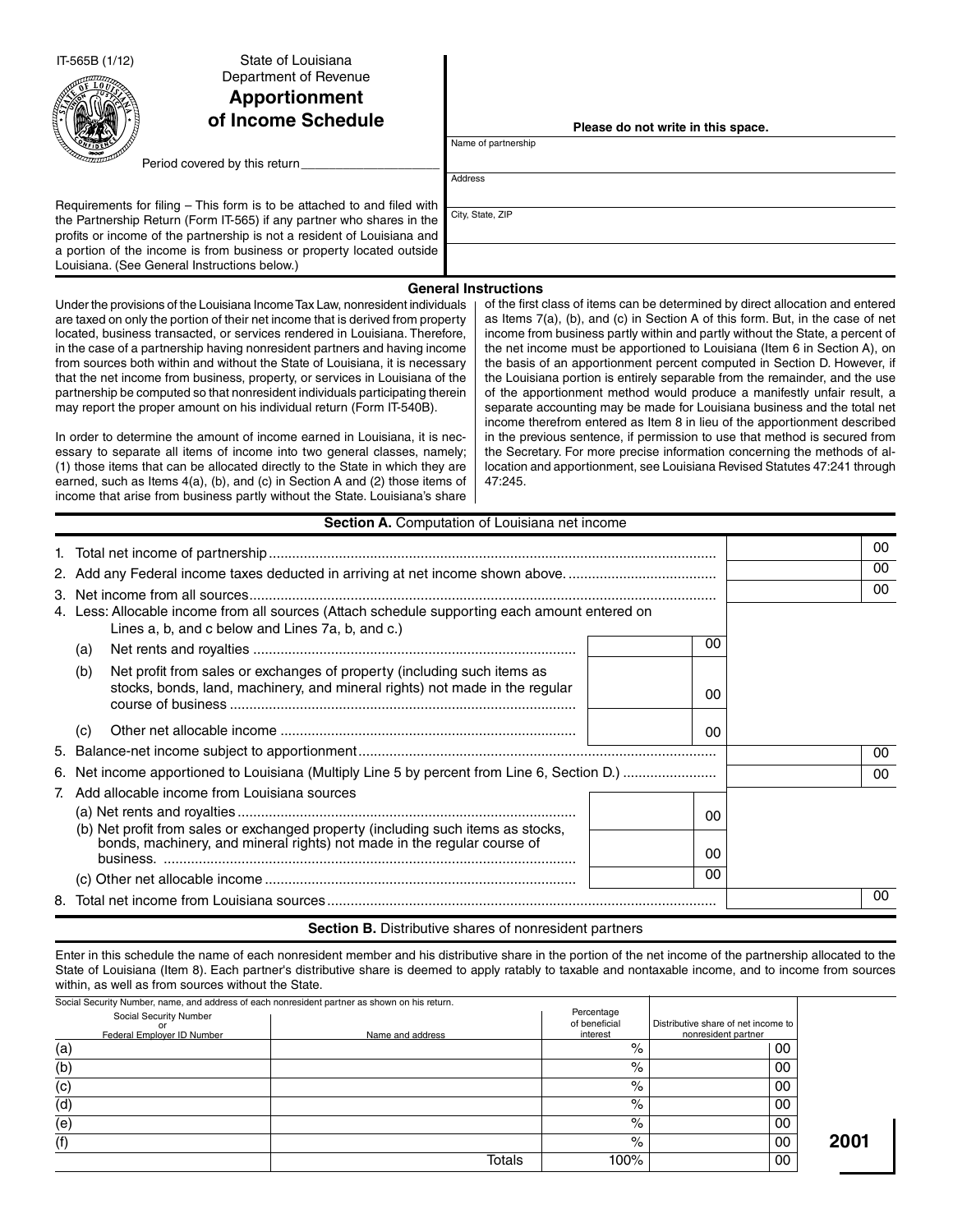### **Section C.** Computation of apportionment percent

#### **Instructions**

The Louisiana Income Tax Law creates a presumption that the apportionment method of reporting must be used in the determination of the net income where such net income is apportionable. It is mandatory that the apportionment method be used unless it can be clearly shown that the use of the apportionment method produces a manifestly unfair result, and permission to use the separate accounting method is granted by the Secretary. The proportion of such income to be attributed to sources within this State should be determined by means of an apportionment percent based on the factors set forth below. The percent computed in that schedule is the arithmetic average of the factors applicable to your operations, which factors depend on your principal kind of business.

#### The "Louisiana Factors" are as follows:

1. **The Sales and Charges for Services Factor.** The Louisiana sales factor shall include all sales made in the regular course of business where the goods, merchandise, or property is received in this State by the purchaser. In the case of delivery by common carrier or by other means of transportation, including transportation by the purchaser, the place where the goods are ultimately received after all transportation

#### is completed shall be considered as the place at which the goods are received by the purchaser. The Louisiana factor shall also include all charges for services performed in Louisiana.

- 2. **The Salaries and Wages Factor.** The Louisiana wage factor shall include the total salaries, wages, and other personal service compensation paid during the taxable year for services rendered in Louisiana in connection with the production of apportionable net income.
- 3. **The Property Factor.** The Louisiana factor shall be the average of the value of the taxpayer's real property and tangible personal property used in the production of apportionable income within this State: a. at the beginning of the taxable year, and
	- b. at the end of the taxable year.
- 4. **The Loan Factor.** In the case of a loan business, the Louisiana factor shall be the amount of loans made in this State during the period for which the return is filed.

For further information relative to these apportionment factors, see R.S. 47:245.

## **Section D.** Apportionment factors to be used in determining income derived from sources partly within Louisiana

Not all of the following factors should be used. Your principal kind of business determines which factors apply. For air transportation, use factors (1) and (3); for pipeline transportation, use factors (1), (2), and (3); for other transportation, use factors (1) and (3); for service enterprises in

which the use of property is not a material income-producing factor, use factors (1) and (2), otherwise, use factors (1), (2), and (3); for loan businesses, use factors (2) and (4); and, for merchandising, manufacturing, and other business, use factors (1), (2), and (3).

|    | Description of items used as factors                                                                                                            | 1. Total amount | 2. Louisiana amount | 3. Percent (Col $2 \div$ Col 1) |
|----|-------------------------------------------------------------------------------------------------------------------------------------------------|-----------------|---------------------|---------------------------------|
| 1. | Net sales of merchandise and/or charges for services<br>Sales where goods, merchandise, or property is received in Louisi-<br>(a)               | 00              | 00                  |                                 |
|    | (b)                                                                                                                                             | 00              | 00                  |                                 |
|    | (c)                                                                                                                                             | 00              | 00                  |                                 |
|    | Total (In Column 1, enter total net sales and charges for services; in<br>Column 2, enter total of Lines a, b, and c. Enter ratio in Column 3.) | 00              | 00                  | $\%$                            |
| 2. | Wages, salaries, and other personal service compensation paid during<br>the year (Enter amounts in Columns 1 and 2, and ratio in Column 3.)     | 00              | 00                  | $\%$                            |
| 3. |                                                                                                                                                 | 00              | 00                  | $\%$                            |
| 4. | Loans made during the year (Enter amounts in Columns 1 and 2, and                                                                               | 00              | 00                  | $\%$                            |
| 5. |                                                                                                                                                 |                 |                     | $\%$                            |
| 6. | Average of percents (Divide Line 5 by number of factors used. Use result in determining income apportioned                                      |                 |                     | $\%$                            |

#### **Explanation of Louisiana business**

\_\_\_\_\_\_\_\_\_\_\_\_\_\_\_\_\_\_\_\_\_\_\_\_\_\_\_\_\_\_\_\_\_\_\_\_\_\_\_\_\_\_\_\_\_\_\_\_\_\_\_\_\_\_\_\_\_\_\_\_\_\_\_\_\_\_\_\_\_\_\_\_\_\_\_\_\_\_\_\_\_\_\_\_\_\_\_\_\_\_\_\_\_\_\_\_\_\_\_\_\_\_\_\_ \_\_\_\_\_\_\_\_\_\_\_\_\_\_\_\_\_\_\_\_\_\_\_\_\_\_\_\_\_\_\_\_\_\_\_\_\_\_\_\_\_\_\_\_\_\_\_\_\_\_\_\_\_\_\_\_\_\_\_\_\_\_\_\_\_\_\_\_\_\_\_\_\_\_\_\_\_\_\_\_\_\_\_\_\_\_\_\_\_\_\_\_\_\_\_\_\_\_\_\_\_\_\_\_

\_\_\_\_\_\_\_\_\_\_\_\_\_\_\_\_\_\_\_\_\_\_\_\_\_\_\_\_\_\_\_\_\_\_\_\_\_\_\_\_\_\_\_\_\_\_\_\_\_\_\_\_\_\_\_\_\_\_\_\_\_\_\_\_\_\_\_\_\_\_\_\_\_\_\_\_\_\_\_\_\_\_\_\_\_\_\_\_\_\_\_\_\_\_\_\_\_\_\_\_\_\_\_\_

\_\_\_\_\_\_\_\_\_\_\_\_\_\_\_\_\_\_\_\_\_\_\_\_\_\_\_\_\_\_\_\_\_\_\_\_\_\_\_\_\_\_\_\_\_\_\_\_\_\_\_\_\_\_\_\_\_\_\_\_\_\_\_\_\_\_\_\_\_\_\_\_\_\_\_\_\_\_\_\_\_\_\_\_\_\_\_\_\_\_\_\_\_\_\_\_\_\_\_\_\_\_\_\_ \_\_\_\_\_\_\_\_\_\_\_\_\_\_\_\_\_\_\_\_\_\_\_\_\_\_\_\_\_\_\_\_\_\_\_\_\_\_\_\_\_\_\_\_\_\_\_\_\_\_\_\_\_\_\_\_\_\_\_\_\_\_\_\_\_\_\_\_\_\_\_\_\_\_\_\_\_\_\_\_\_\_\_\_\_\_\_\_\_\_\_\_\_\_\_\_\_\_\_\_\_\_\_\_

1. Describe the nature of your business activity and specify your principle product or service, both in Louisiana and elsewhere. Louisiana\_\_\_\_\_\_\_\_\_\_\_\_\_\_\_\_\_\_\_\_\_\_\_\_\_\_\_\_\_\_\_\_\_\_\_\_\_\_\_\_\_\_\_\_\_\_\_\_\_\_\_\_\_\_\_\_\_\_\_\_\_\_\_\_\_\_\_\_\_\_\_\_\_\_\_\_\_\_\_\_\_\_\_\_\_\_\_\_\_\_\_\_\_\_\_\_\_

Elsewhere \_\_\_\_\_\_\_\_\_\_\_\_\_\_\_\_\_\_\_\_\_\_\_\_\_\_\_\_\_\_\_\_\_\_\_\_\_\_\_\_\_\_\_\_\_\_\_\_\_\_\_\_\_\_\_\_\_\_\_\_\_\_\_\_\_\_\_\_\_\_\_\_\_\_\_\_\_\_\_\_\_\_\_\_\_\_\_\_\_\_\_\_\_\_\_\_

2. Give address and descriptions of places of business within Louisiana